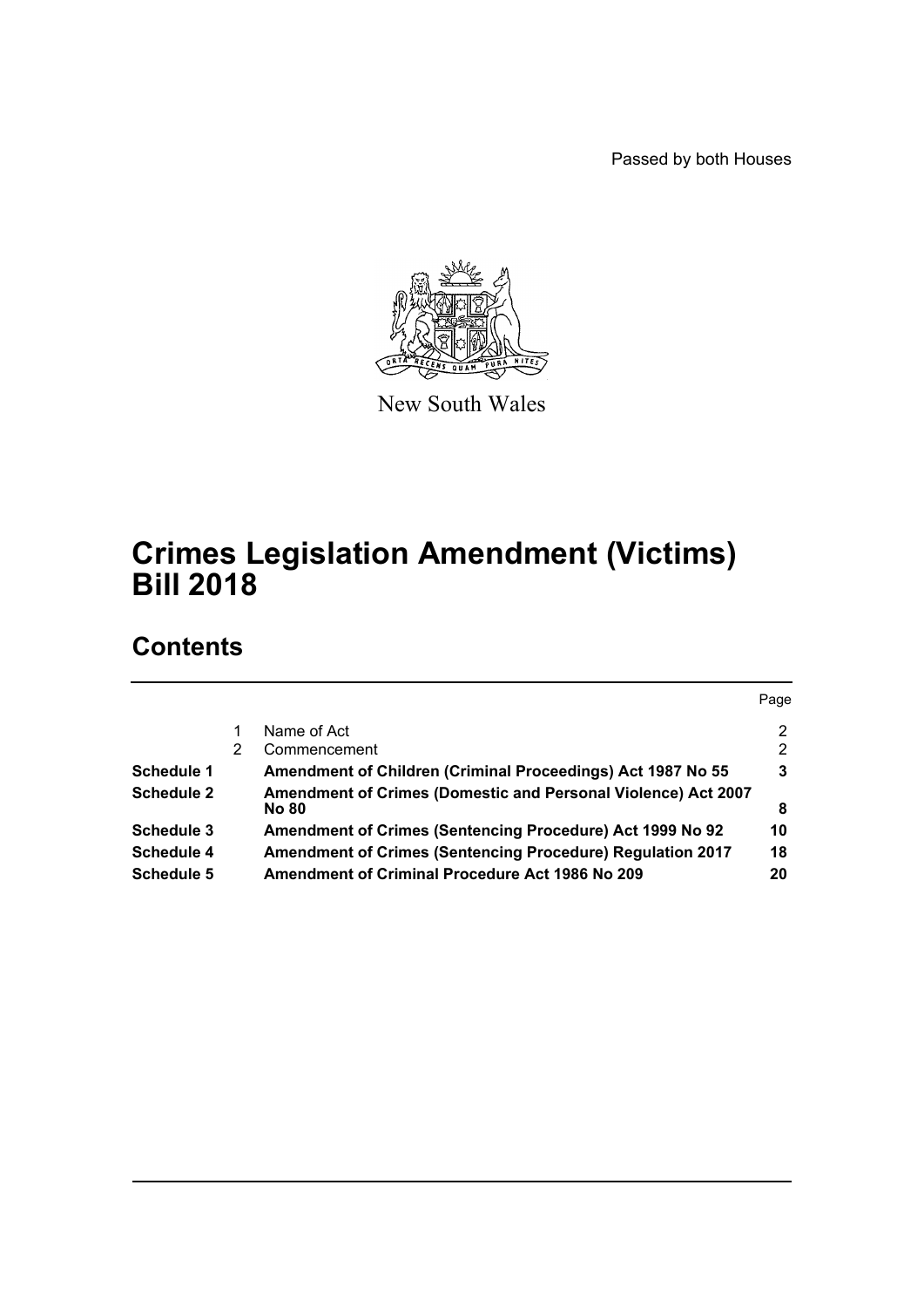*I certify that this public bill, which originated in the Legislative Assembly, has finally passed the Legislative Council and the Legislative Assembly of New South Wales.*

> *Clerk of the Legislative Assembly. Legislative Assembly, Sydney, , 2018*



New South Wales

# **Crimes Legislation Amendment (Victims) Bill 2018**

Act No , 2018

An Act to make miscellaneous amendments to various Acts with respect to criminal proceedings involving children, victim involvement in sentencing and the rights of victims of crime and witnesses in court procedure; and for other purposes.

*I have examined this bill and find it to correspond in all respects with the bill as finally passed by both Houses.*

*Assistant Speaker of the Legislative Assembly.*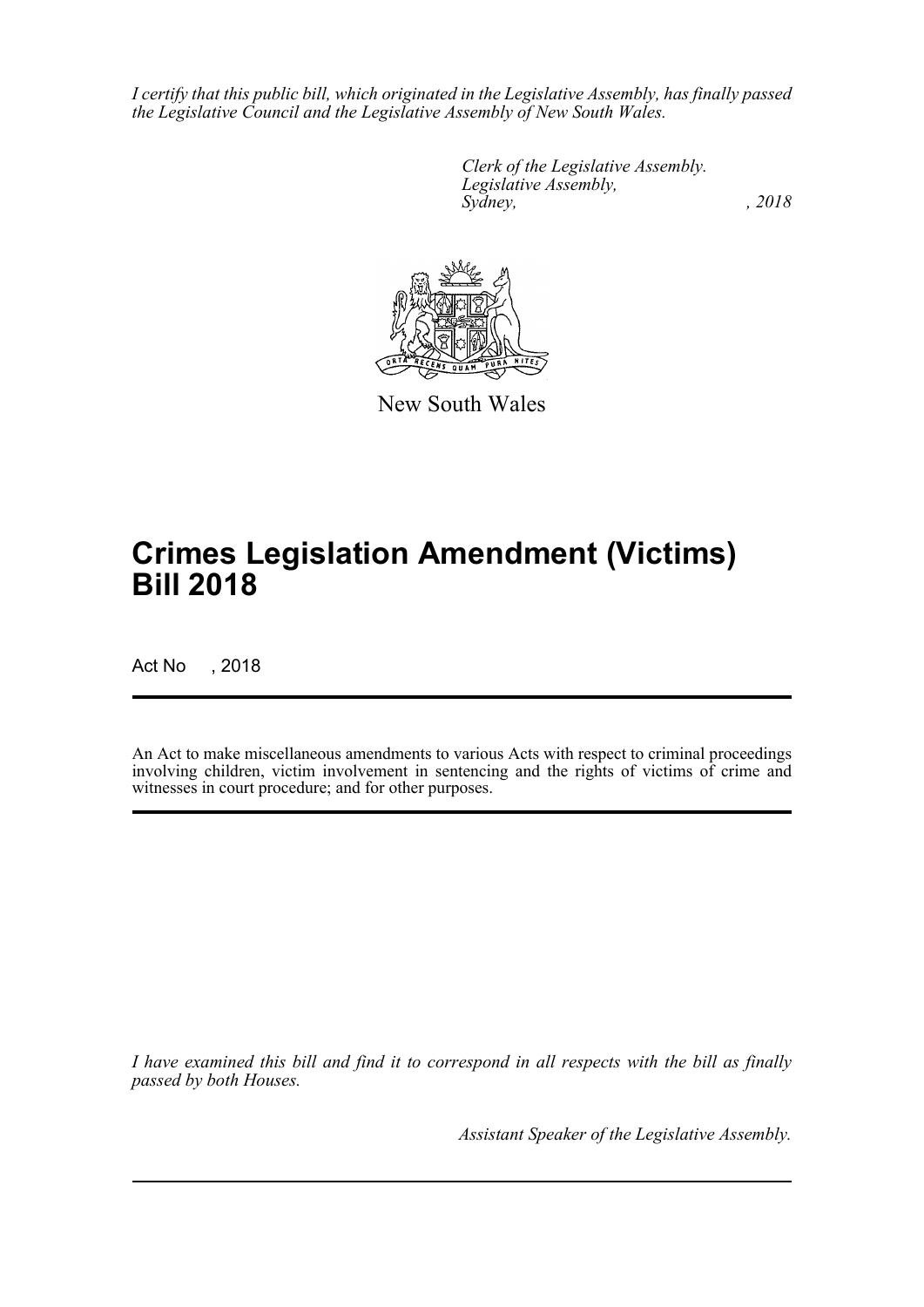Crimes Legislation Amendment (Victims) Bill 2018 [NSW]

# <span id="page-2-0"></span>**The Legislature of New South Wales enacts:**

# **1 Name of Act**

This Act is the *Crimes Legislation Amendment (Victims) Act 2018*.

# <span id="page-2-1"></span>**2 Commencement**

- (1) This Act commences on a day or days to be appointed by proclamation, except as provided by subsection (2).
- (2) Schedules 1, 2 and 5 commence on 1 December 2018 or on the date of assent to this Act, whichever is the later.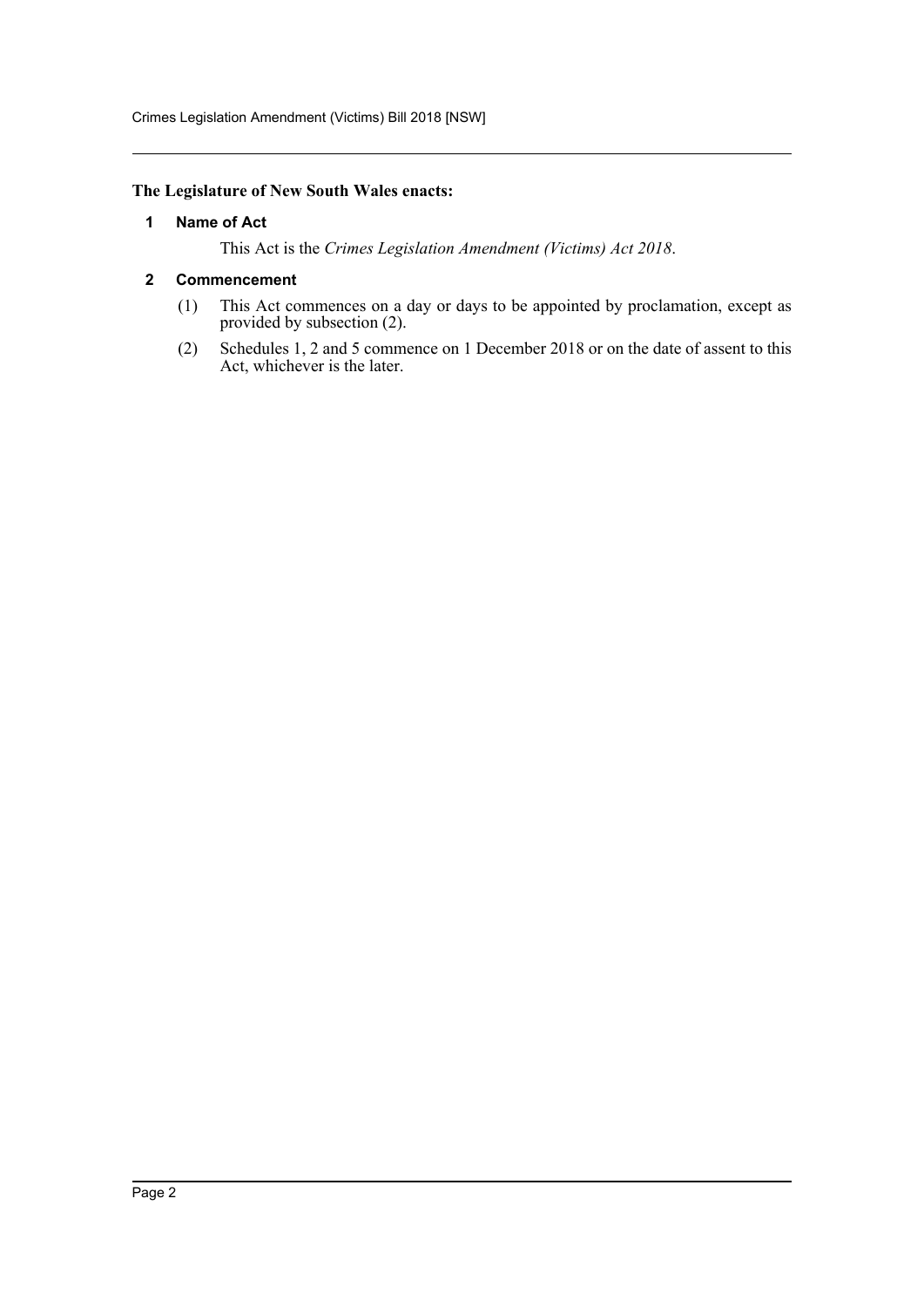# <span id="page-3-0"></span>**Schedule 1 Amendment of Children (Criminal Proceedings) Act 1987 No 55**

# **[1] Section 27 Application of Criminal Procedure Act 1986 and other Acts**

Insert ", 3AA" after "Divisions 3" in section 27 (2B).

# **[2] Section 31 Hearing of charges in the Children's Court**

Insert after section 31 (3):

- (3A) Notwithstanding subsection (1), if a person is charged before the Children's Court with a child sexual assault offence, and the prosecution requests that the proceedings be dealt with according to law (and not summarily) in accordance with Division 3AA, the proceedings are to be dealt with as provided for by that Division.
- (3B) If the Children's Court states that it is of the opinion, after taking evidence in accordance with Division 3AA:
	- (a) that, having regard to all the evidence before the Children's Court, the evidence is capable of satisfying a jury beyond reasonable doubt that the accused person has committed a child sexual assault offence, and
	- (b) that the charge may not properly be disposed of in a summary manner,

the proceedings for the child sexual assault offence must not be dealt with summarily but are to be dealt with as committal proceedings in accordance with Division 3A.

- (3C) If the Children's Court, after taking evidence in accordance with Division 3AA, does not form the opinion referred to in subsection (3B):
	- (a) the proceedings for the child sexual assault offence must be dealt with summarily (subject to any other exceptions provided for by this section), and
	- (b) subsection (3) ceases to apply to the child sexual assault offence.

# **[3] Section 31 (4)**

Insert "or (3B)" after "subsection (3)".

# **[4] Section 31 (8)**

Insert in alphabetical order:

*child sexual assault offence* has the same meaning as it has in Division 3AA.

# **[5] Part 3, Division 3AA**

Insert after Division 3:

# **Division 3AA Special provisions—child sexual assault offences**

# **31AA Application of Division**

- (1) This Division applies to proceedings in which a person (an *accused person*) is charged before the Children's Court with a child sexual assault offence.
- (2) To avoid doubt, this Division extends to proceedings in which a person is charged before the Children's Court with a child sexual assault offence and one or more other offences (other than a serious children's indictable offence) against the same complainant.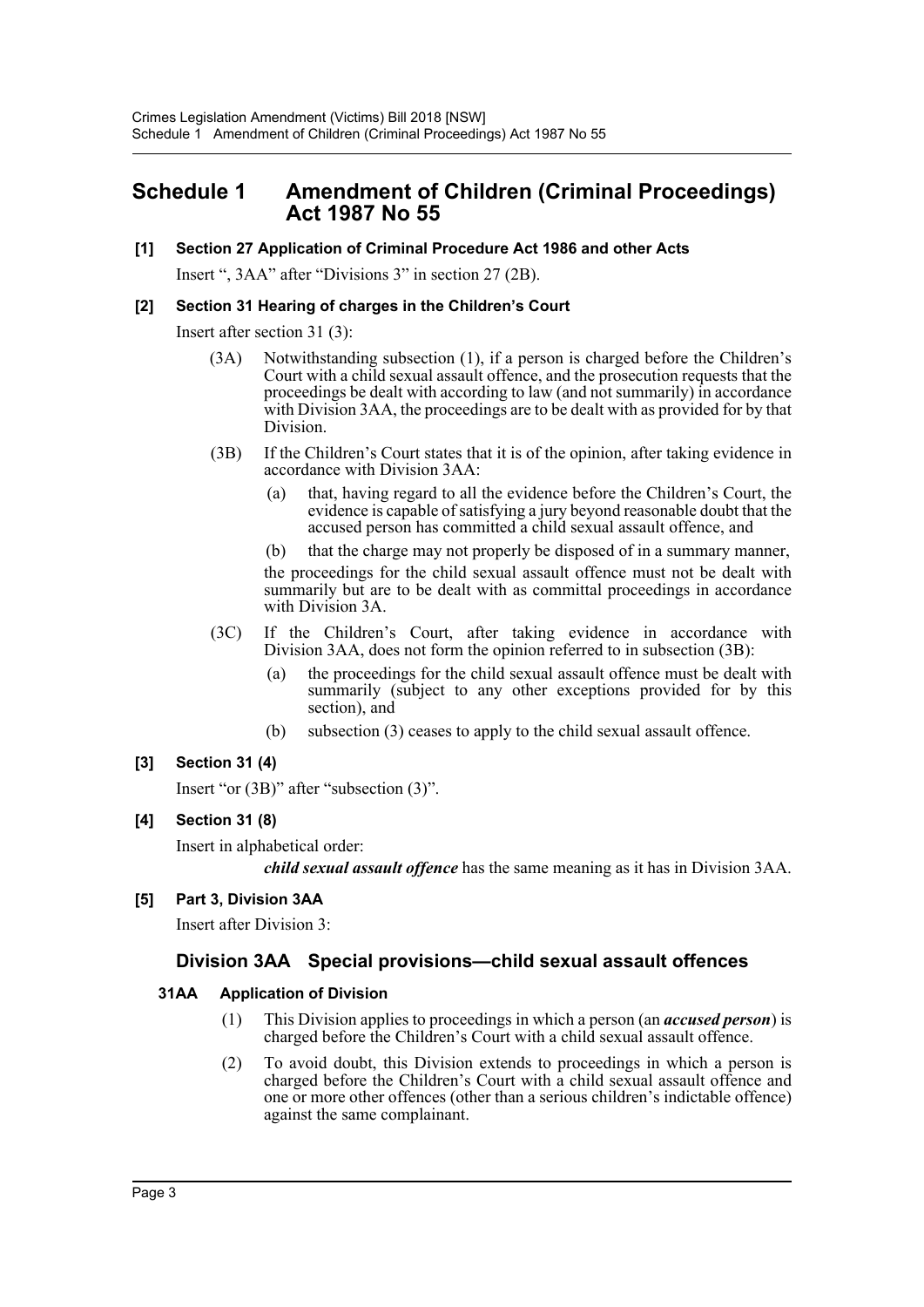# (3) In this Division:

*child sexual assault offence* means a child sexual assault offence within the meaning of section 83 of the *Criminal Procedure Act 1986* (other than a serious children's indictable offence) in respect of which the complainant:

- (a) was under the age of 16 years on the date of the alleged offence or at the beginning of the period during which the offence is alleged to have been committed, or
- (b) in the case of an offence against section 73 or 73A of the *Crimes Act 1900*, was under the age of 18 years on the date of the alleged offence.

*complainant* means a person, or any of the persons, against whom an offence is alleged to have been committed and includes:

- (a) in relation to an offence under section 80E of the *Crimes Act 1900*, a person who is alleged to have been the subject of sexual servitude, and
- (b) in relation to an offence under section 91D, 91E or 91F of the *Crimes Act 1900*, a person who is alleged to have been the subject of child prostitution, and
- (c) in relation to an offence under section 91G of the *Crimes Act 1900*, a person who is alleged to have been used for the production of child abuse material.

# **31AB Prosecution may request that proceedings be dealt with on indictment**

- (1) The prosecution may request that proceedings for a child sexual assault offence be dealt with according to law (and not summarily):
	- (a) on or before the first return date for service of a brief of evidence in the proceedings, or
	- (b) on or before a later date nominated by the Children's Court, if the Children's Court is satisfied that it is in the interests of justice to allow the request to be made later than would otherwise be required under paragraph (a).
- (2) If the request is duly made, the Children's Court is to take evidence for the prosecution and the accused person in accordance with this Division.

# **31AC Taking of prosecution evidence**

- (1) Evidence for the prosecution must be given by written statements that are admissible as evidence.
- (2) A statement is not admissible as evidence unless any requirements specified for the statement by or under this Division are complied with in relation to the statement and any associated exhibits or documents.
- (3) A statement that is not admissible as evidence under this section may be admitted as evidence if otherwise admissible in accordance with any rule or law of evidence.
- (4) A statement sought to be admitted for the purposes of this Division must be served on the accused person on or before the day set by the Children's Court for that purpose.
- (5) The Children's Court must refuse to admit a statement sought to be tendered under this Division if any requirement specified for the statement by or under this Division, or under subsection (2), has not been complied with by the prosecutor.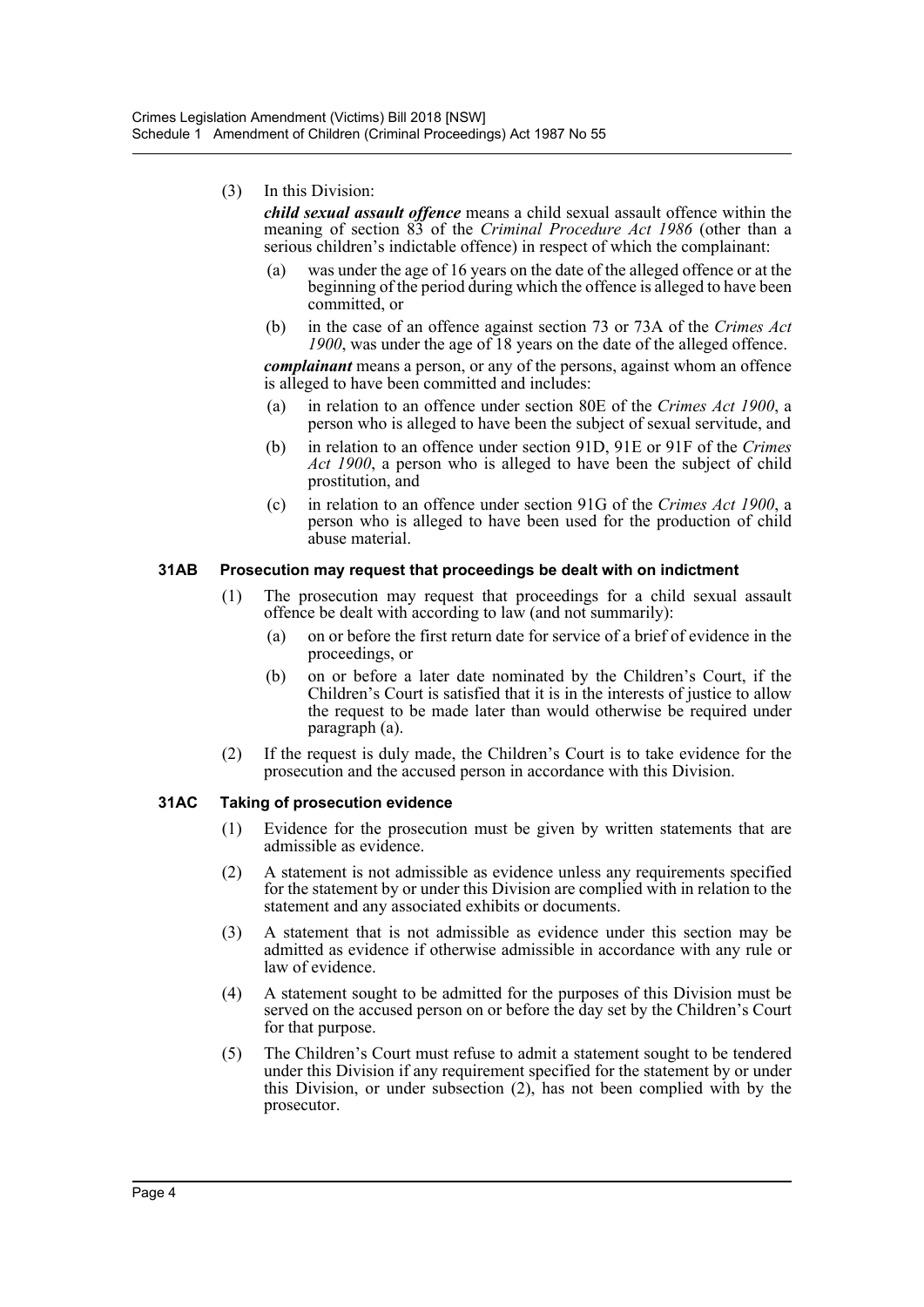- (6) Despite subsection (5), the Children's Court may admit the statement sought to be tendered if the Court is satisfied that:
	- (a) the non-compliance is trivial in nature, or
	- (b) there are other good reasons to excuse the non-compliance, and admit the statement, in the circumstances of the case.
- (7) Without limiting any other power to adjourn proceedings, the Children's Court may grant one or more adjournments, if it appears to the Court to be just and reasonable to do so, if any requirement specified for the statement by or under this Division, or under subsection (2), has not been complied with by the prosecutor. For that purpose, the Children's Court may extend the time for service of a statement.

# **31AD Prosecution witness may be directed to attend in limited circumstances**

- (1) The Children's Court may, on the application of the accused person or the prosecutor, direct the attendance of a person who made a written statement that the prosecution intends to tender as evidence.
- (2) The Children's Court must direct the attendance of a person, other than a complainant, if an application is made by the accused person or the prosecutor and the other party consents to the direction.
- (3) In the case of any other application, the Children's Court may direct the attendance of a person other than a complainant only if satisfied that there are substantial reasons why the witness should, in the interests of justice, attend to give oral evidence.
- (4) The Children's Court may direct the attendance of a complainant only if satisfied that there are special reasons why the complainant should, in the interests of justice, attend to give oral evidence.
- (5) Subsection (4) applies whether or not the parties to the proceedings consent to the attendance of the complainant.
- (6) The Children's Court may hold a hearing to determine an application for a direction under this section and may require the accused person or the prosecutor to make submissions in relation to the application.
- (7) For the purposes of determining whether to give a direction, the Children's Court may consider any material (whether or not the material is in a form required for it to be admissible as evidence).
- (8) A direction given on the application of the accused person or the prosecutor may be withdrawn only:
	- (a) on the application, or with the consent, of the accused person, or
	- (b) on the application of the prosecutor, if the accused person fails to appear on a day on which a person has been directed to give evidence and the Children's Court is satisfied that it is in the interests of justice in the circumstances of the case.

#### **31AE Evidence of witness directed to attend**

- (1) The evidence of a person who is directed to attend a hearing under this Division is to be given orally.
- (2) The person may be examined by the prosecutor.
- (3) The person may be cross-examined by the accused person and by the prosecutor.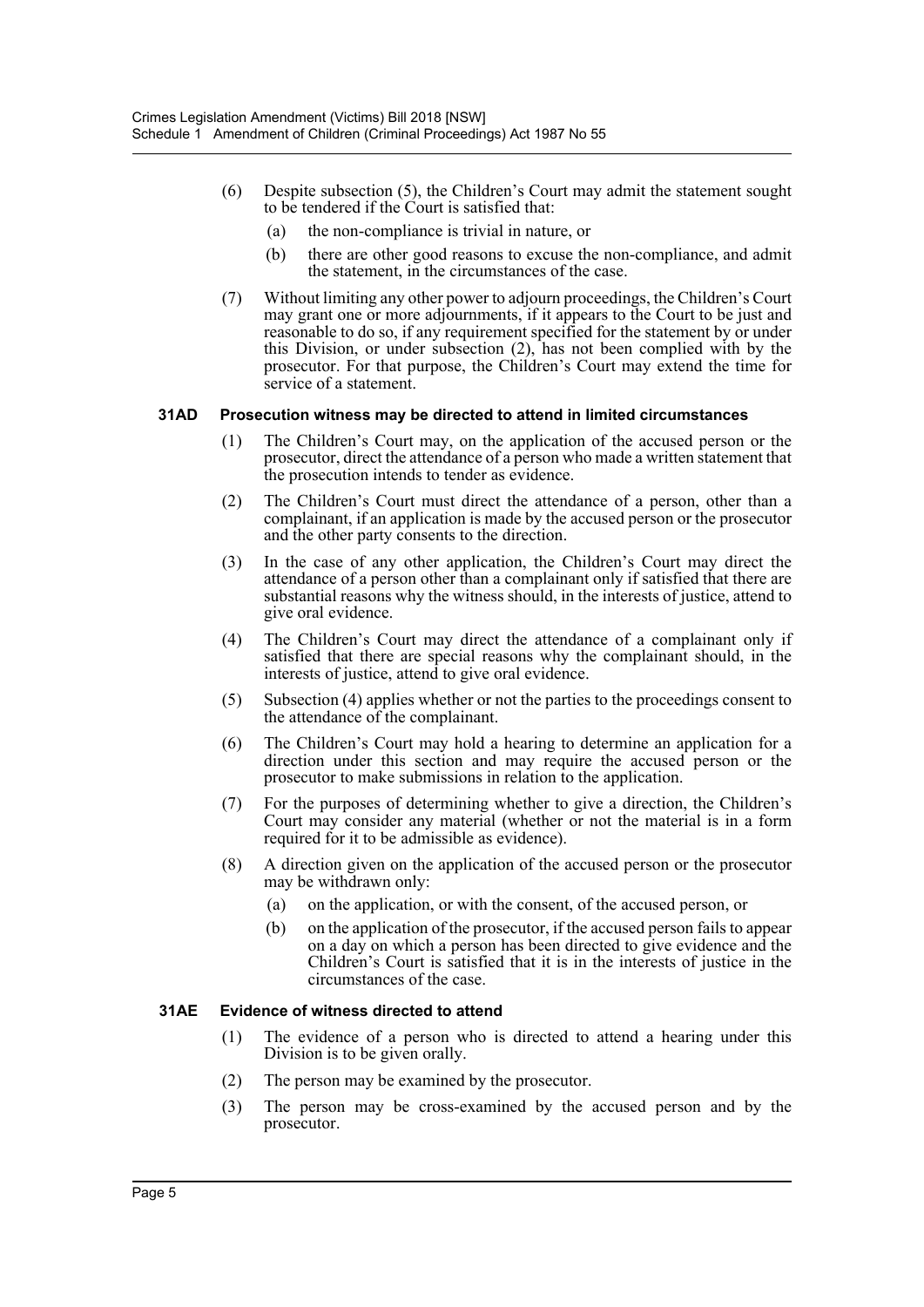- (4) The Children's Court must not allow a person to be cross-examined in respect of matters that were not the basis of the reasons for giving the direction, unless the Children's Court is satisfied that:
	- (a) if the person is a complainant—there are special reasons why the person should, in the interests of justice, be cross-examined in respect of those matters, or
	- (b) in any other case—there are substantial reasons why the person should, in the interests of justice, be cross-examined in respect of those matters.

# **31AF Taking of evidence of accused person**

- (1) The Children's Court must give the accused person an opportunity to give evidence under this Division and to call any witness on the accused person's behalf.
- (2) An accused person may make full answer and defence. An accused person may give evidence and may examine and cross-examine the witnesses giving evidence for the accused person or for the prosecution.
- (3) This section does not confer on an accused person any entitlement to require the attendance of, or to examine or cross-examine, a prosecution witness or a complainant except in the circumstances (if any) permitted by section 31AD or  $3\overline{1}AE$ .

# **31AG Application of Criminal Procedure Act 1986**

- (1) The following provisions of the *Criminal Procedure Act 1986*, and any regulations under those provisions, apply in relation to the taking of evidence under this Division in the same way as they apply to committal proceedings, subject to any modifications made by this Division and the regulations under this Act:
	- (a) Division 6 of Part 2 of Chapter 3 (except sections 82–84),
	- (b) Part 3A of Chapter 6,
	- (c) any other provisions prescribed by the regulations under this Act.
- (2) Except as provided by subsection (1), this Division does not affect the application of any provisions of the *Criminal Procedure Act 1986* that apply to criminal proceedings before the Children's Court under section 27.
- (3) In particular, Division 1 of Part 5 of Chapter 6 of the *Criminal Procedure Act 1986* applies to the taking of evidence under this Division.

# **31AH Regulations**

- (1) The regulations may make further provision for or with respect to this Division, including:
	- (a) the application of this Division to, and procedure to be followed by the Children's Court in, proceedings in which a person is charged with a child sexual assault offence and one or more other offences, and
	- (b) the taking of evidence under this Division.
- (2) The regulations may make provision for or with respect to a determination of substantial reasons or special reasons under a provision of this Division.

# **[6] Section 31A Committal proceedings for offences**

Insert "or (3B)" after "31 (3) (b)" in section 31A (1) (b).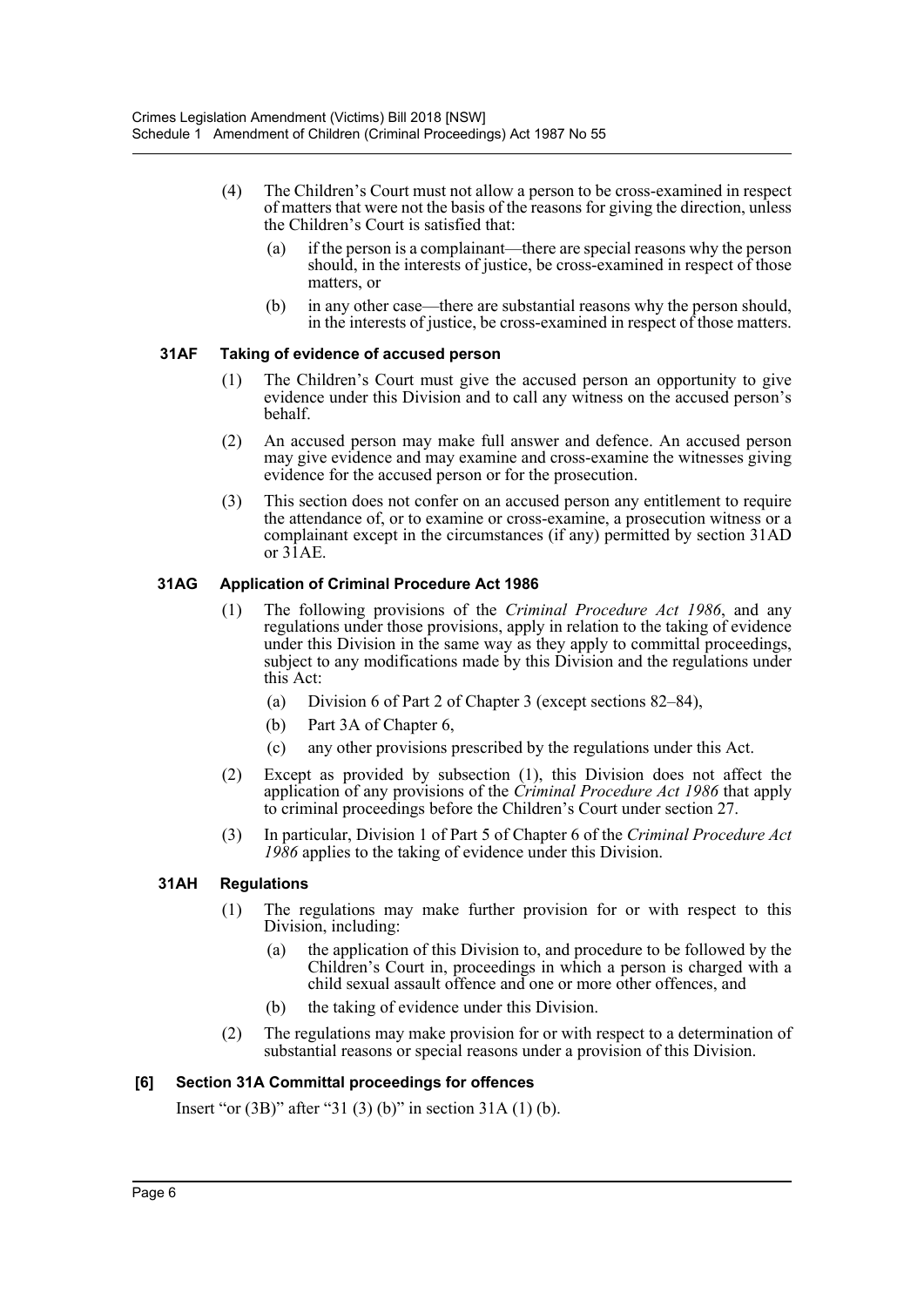# **[7] Section 31B Evidence in committal proceedings**

Omit "section 31 or 31C" from section 31B (6).

Insert instead "section 31, Division 3AA or section 31C".

# **[8] Section 31B (6), note**

Insert "Section 31AB also requires prosecution evidence to be taken before a child sexual assault offence is referred to be dealt with under this Division." after "and (3)).".

# **[9] Schedule 2 Savings and transitional provisions**

Insert at the end of the Schedule, with appropriate Part and clause numbering:

# **Part Provision consequent on enactment of Crimes Legislation Amendment (Victims) Act 2018**

# **Application of amendments to proceedings**

An amendment made to this Act by the *Crimes Legislation Amendment (Victims) Act 2018* applies only to proceedings commenced after the commencement of the amendment.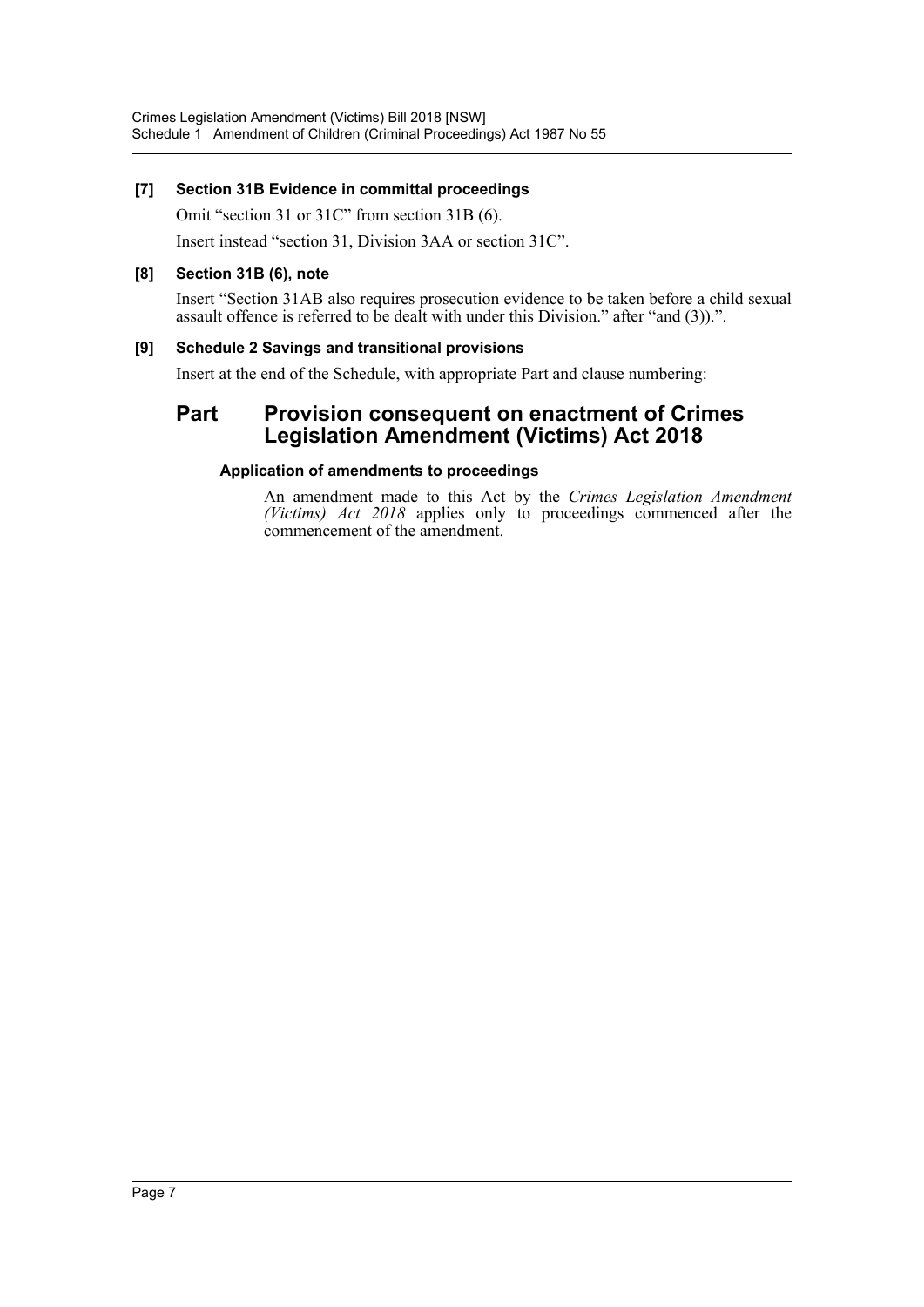# <span id="page-8-0"></span>**Schedule 2 Amendment of Crimes (Domestic and Personal Violence) Act 2007 No 80**

#### **[1] Section 38 Apprehended violence orders made by court or authorised officer can also protect persons with whom person seeking protection has a domestic relationship**

Insert ", 41AA" after "41" in section 38 (4).

# **[2] Section 41AA**

Insert after section 41:

# **41AA Measures to protect young persons in proceedings**

- (1) The following proceedings or parts of proceedings are to be heard in the absence of the public, unless the court hearing the proceedings otherwise directs:
	- (a) proceedings in which an apprehended violence order is sought or proposed to be made for the protection of a young person,
	- (b) proceedings in relation to an application for the variation or revocation of an apprehended violence order, if the protected person or one of the protected persons is a young person,
	- (c) any part of proceedings in which an apprehended violence order is sought or proposed to be made in which a young person appears as a witness,
	- (d) any part of proceedings in relation to an application for the variation or revocation of an apprehended violence order in which a young person appears as a witness,
	- (e) any part of proceedings under Part 13B for the variation or revocation of a recognised non-local DVO or for a declaration that a DVO is a recognised DVO in which a young person appears as a witness,
	- (f) proceedings in which an apprehended violence order is sought or proposed to be made against a young person,
	- (g) proceedings in relation to an application for the variation or revocation of an apprehended violence order made against a young person.
- (2) In this section:

*young person* means a person who is 16 years of age or over but who is under the age of 18 years.

# **[3] Section 58**

Omit the section. Insert instead:

# **58 Proceedings to be open to public unless defendant is under the age of 18 years**

- (1) Application proceedings before the court are to be heard:
	- (a) in the absence of the public, if the defendant is under the age of 18 years, or
	- (b) in open court, in any other circumstances.
- (2) If application proceedings are heard in the absence of the public, the court may, if the court considers it to be appropriate, permit persons who are not parties to the proceedings, or who are not Australian legal practitioners or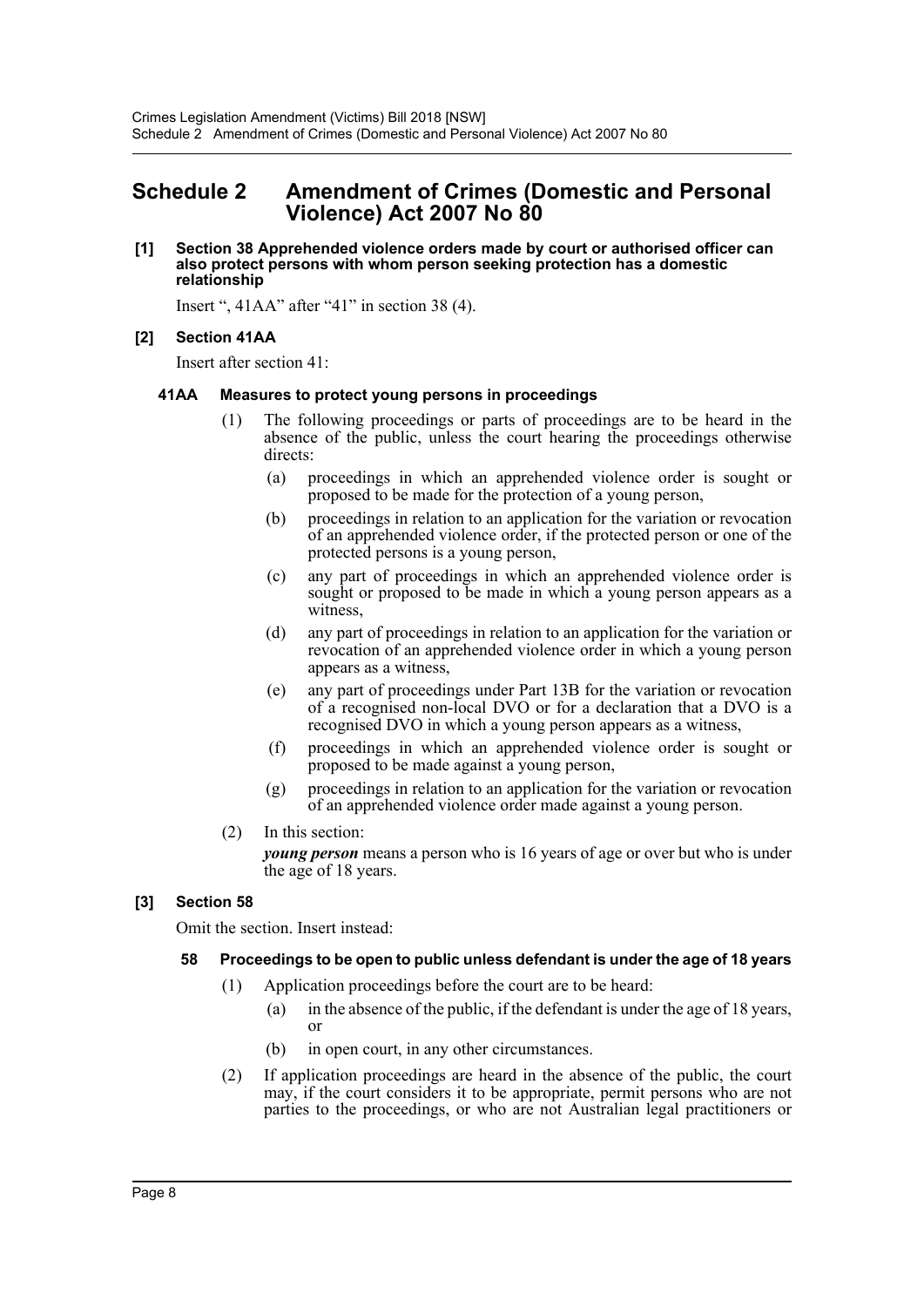other persons who represent the parties to the proceedings, to be present during the hearing of the proceedings.

(3) This section is subject to Part 9 and the provisions of any other Act or law.

# **[4] Schedule 1 Savings, transitional and other provisions**

Insert at the end of the Schedule, with appropriate Part and clause numbering:

# **Part Provision consequent on enactment of Crimes Legislation Amendment (Victims) Act 2018**

# **Application of amendments to proceedings**

An amendment made to this Act by the *Crimes Legislation Amendment (Victims) Act 2018* applies only to proceedings commenced after the commencement of the amendment.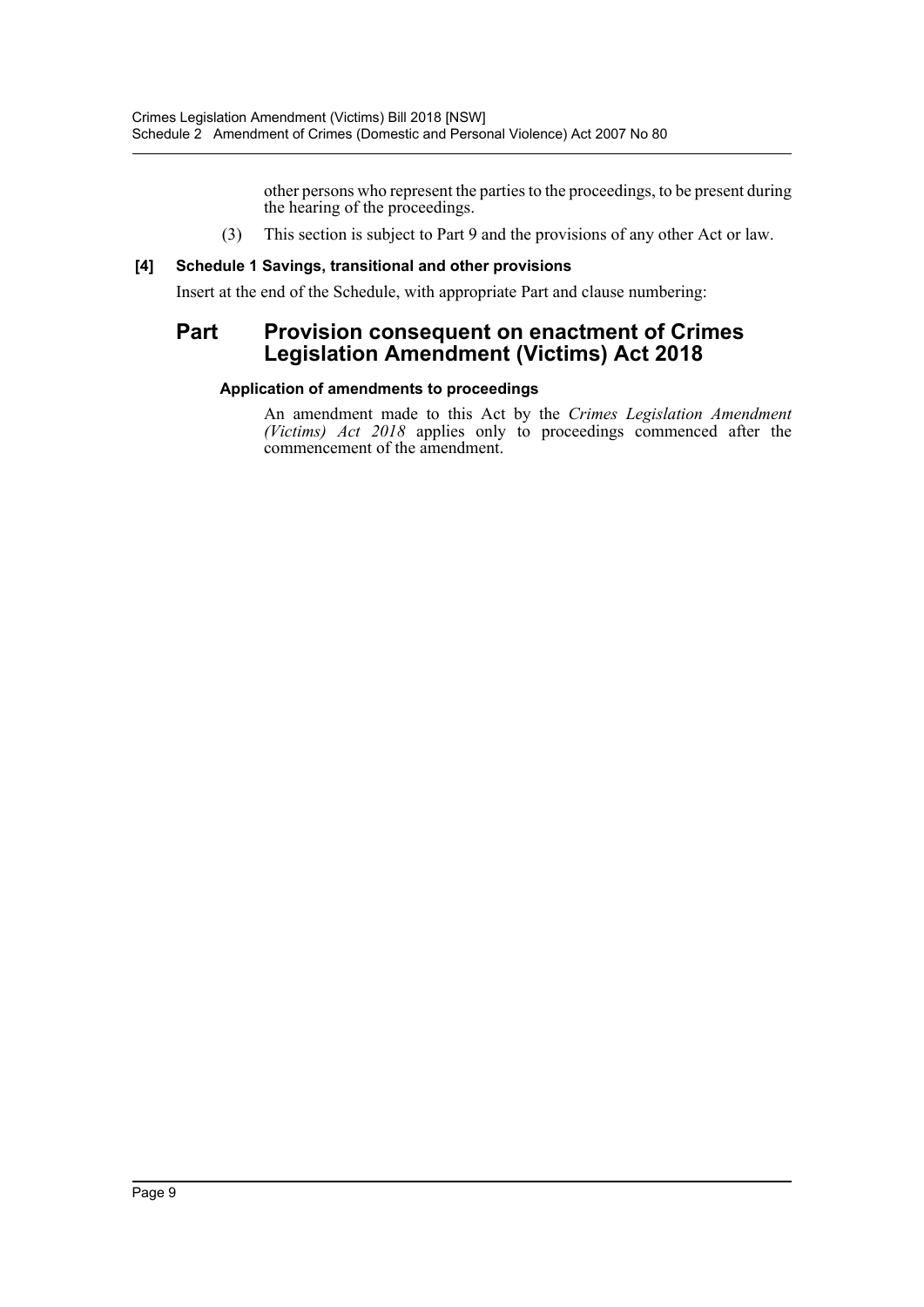# <span id="page-10-0"></span>**Schedule 3 Amendment of Crimes (Sentencing Procedure) Act 1999 No 92**

# **[1] Part 3, Division 2**

Omit the Division. Insert instead:

# **Division 2 Victim impact statements**

# **Subdivision 1 Preliminary**

# **26 Definitions**

# In this Division:

*closed-circuit television arrangements* means the arrangements for giving evidence provided for by section 294B or Division 4 of Part 6 of Chapter 6 of the *Criminal Procedure Act 1986*.

*family victim*, in relation to an offence as a direct result of which a primary victim has died, means a person who was, at the time the offence was committed, a member of the primary victim's immediate family, and includes such a person whether or not the person has suffered personal harm as a result of the offence.

*member of the primary victim's immediate family* means any of the following:

- (a) the victim's spouse,
- (b) the victim's de facto partner,

**Note.** "De facto partner" is defined in section 21C of the *Interpretation Act 1987*.

- (c) a person to whom the victim is engaged to be married,
- (d) a parent, step-parent or guardian of the victim,
- (e) a grandparent or step-grandparent of the victim,
- (f) a child or step-child of the victim or some other child for whom the victim is the guardian,
- (g) a grandchild or step-grandchild of the victim,
- (h) a brother, sister, half-brother, half-sister, step-brother or step-sister of the victim,
- (i) an aunt, uncle, niece or nephew of the victim,
- (j) in the case of a victim who is an Aboriginal person or a Torres Strait Islander—a person who is or has been part of the close family or kin of the victim according to the Indigenous kinship system of the victim's culture,
- (k) any person who the prosecutor is satisfied is a member of the victim's extended family or culturally recognised family to whom the victim is or was close,
- (l) any person who the prosecutor is satisfied is a person with whom the victim had a close relationship analogous to a family relationship, or whom the victim considered to be family.

*personal harm* means actual physical bodily harm or psychological or psychiatric harm.

*prescribed sexual offence* has the same meaning as it has in the *Criminal Procedure Act 1986*.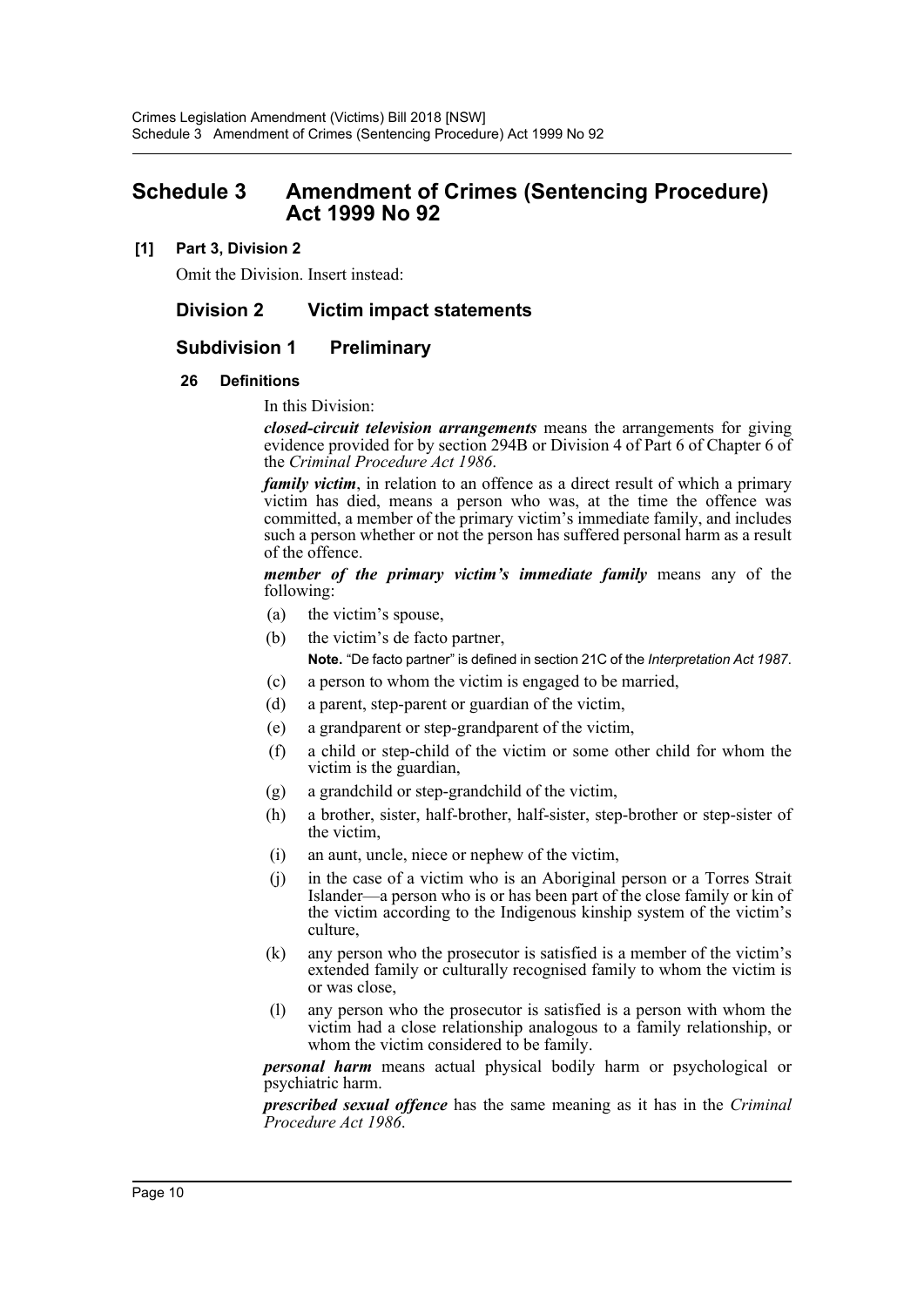*primary victim*, in relation to an offence, means:

- (a) a person against whom the offence was committed, or
- (b) a person who was a witness to the act of actual or threatened violence, the sexual offence, the death or the infliction of the physical bodily harm concerned,

being a person who has suffered personal harm as a direct result of the offence. *victim* means a primary victim or a family victim.

*victim impact statement* has the meaning given by section 28 (1) and (2).

#### **27 Application of Division**

- (1) This Division applies only in relation to an offence that is being dealt with by the Supreme Court, the Industrial Relations Commission, the District Court or the Local Court, and only as provided by this section.
- (2) In relation to an offence that is being dealt with by the Supreme Court or the District Court, this Division applies only if the offence is being dealt with on indictment in the Supreme Court or on indictment or summarily in the District Court and is:
	- (a) an offence that results in the death of, or actual physical bodily harm to, any person, or
	- (b) an offence that involves an act of actual or threatened violence, or
	- (c) an offence for which a higher maximum penalty may be imposed if the offence results in the death of, or actual physical bodily harm to, any person than may be imposed if the offence does not have that result, or
	- (d) a prescribed sexual offence, or
	- (e) an offence against section 91H, 91J, 91K, 91L, 91P, 91Q or 91R of the *Crimes Act 1900*.
- (3) In relation to an offence being dealt with by the Industrial Relations Commission, this Division applies only if:
	- (a) the offence is an offence against Division 5 of Part 2 of the *Work Health and Safety Act 2011* or Subdivision 3 of Division 3 of Part 3 of the *Rail Safety National Law (NSW)*, and
	- (b) the offence results in the death of, or actual physical bodily harm to, any person.
- (4) In relation to an offence that is being dealt with by the Local Court, this Division applies only if the offence is:
	- (a) an offence that results in the death of any person, or
	- (b) an offence for which a higher maximum penalty may be imposed if the offence results in the death of any person than may be imposed if the offence does not have that result, or
	- (c) an offence that is referred to in Table 1 of Schedule 1 to the *Criminal Procedure Act 1986* and that:
		- (i) results in actual physical bodily harm to any person, or
		- (ii) involves an act of actual or threatened violence, or
	- (d) a prescribed sexual offence that is referred to in Table 1 of Schedule 1 to the *Criminal Procedure Act 1986*, or
	- (e) an offence against section 91H, 91J, 91K, 91L, 91P, 91Q or 91R of the *Crimes Act 1900*.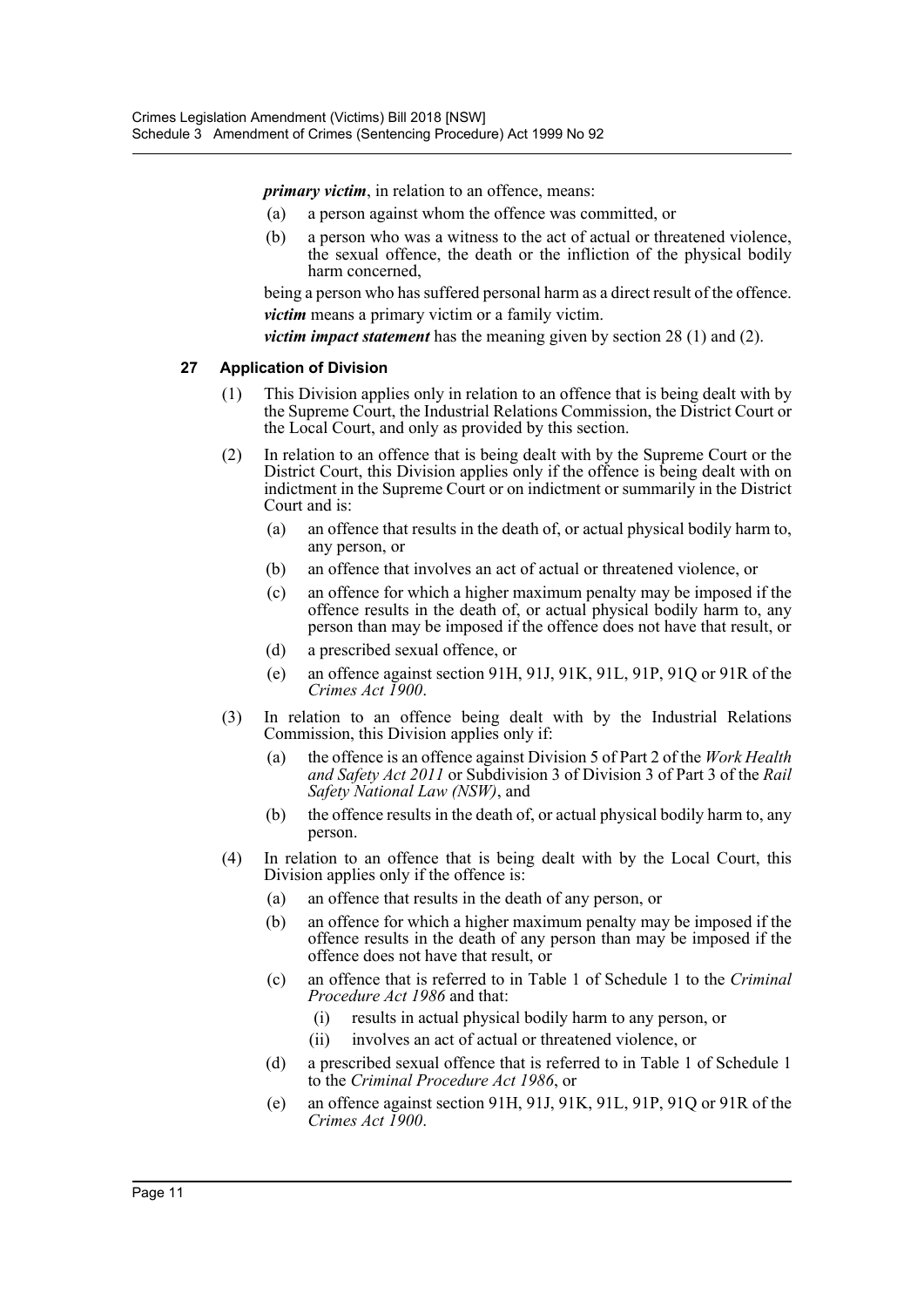- (5) Nothing in this Division limits any other law by or under which a court may receive and consider a victim impact statement in relation to any offence to which this Division does not apply.
- (6) This Division extends to any offence referred to in subsection  $(1)$ – $(4)$  that is dealt with under section 33.

# **Subdivision 2 Preparation of statements**

# **28 Contents of victim impact statements**

- (1) A primary victim in relation to an offence may prepare a statement (a *victim impact statement*) that contains particulars of the following suffered by the primary victim, or by the members of the primary victim's immediate family, as a direct result of the offence:
	- (a) any personal harm,
	- (b) any emotional suffering or distress,
	- (c) any harm to relationships with other persons,
	- (d) any economic loss or harm that arises from any matter referred to in paragraphs  $(a)$ – $(c)$ .
- (2) A family victim in relation to an offence may prepare a statement (a *victim impact statement*) that contains particulars of the impact of the primary victim's death on the family victim and other members of the primary victim's immediate family.

# **29 Formal requirements for victim impact statements**

- (1) A victim impact statement must:
	- (a) be in writing, and
	- (b) comply with any other requirements prescribed by the regulations.
- (2) Photographs, drawings or other images may, subject to the regulations, be included in a victim impact statement.
- (3) A victim impact statement may relate to more than one victim.
- (4) The preparation of a victim impact statement is not mandatory.

# **30 Victim may be assisted**

- (1) A representative of a primary victim may (subject to the regulations) do any of the following on behalf of the victim, but only if the primary victim is incapable of doing so because of age, impairment or otherwise:
	- (a) provide information for the preparation of a victim impact statement,
	- (b) object to the tendering of a victim impact statement.
- (2) A representative of a victim may (subject to the regulations) do any of the following on behalf of the victim:
	- (a) prepare a victim impact statement,
	- (b) read a victim impact statement.
- (3) Anything done by a representative in accordance with this section is taken to have been done by the victim.
- (4) The regulations may specify the persons or classes of person who may be a representative of a victim for the purposes of this section.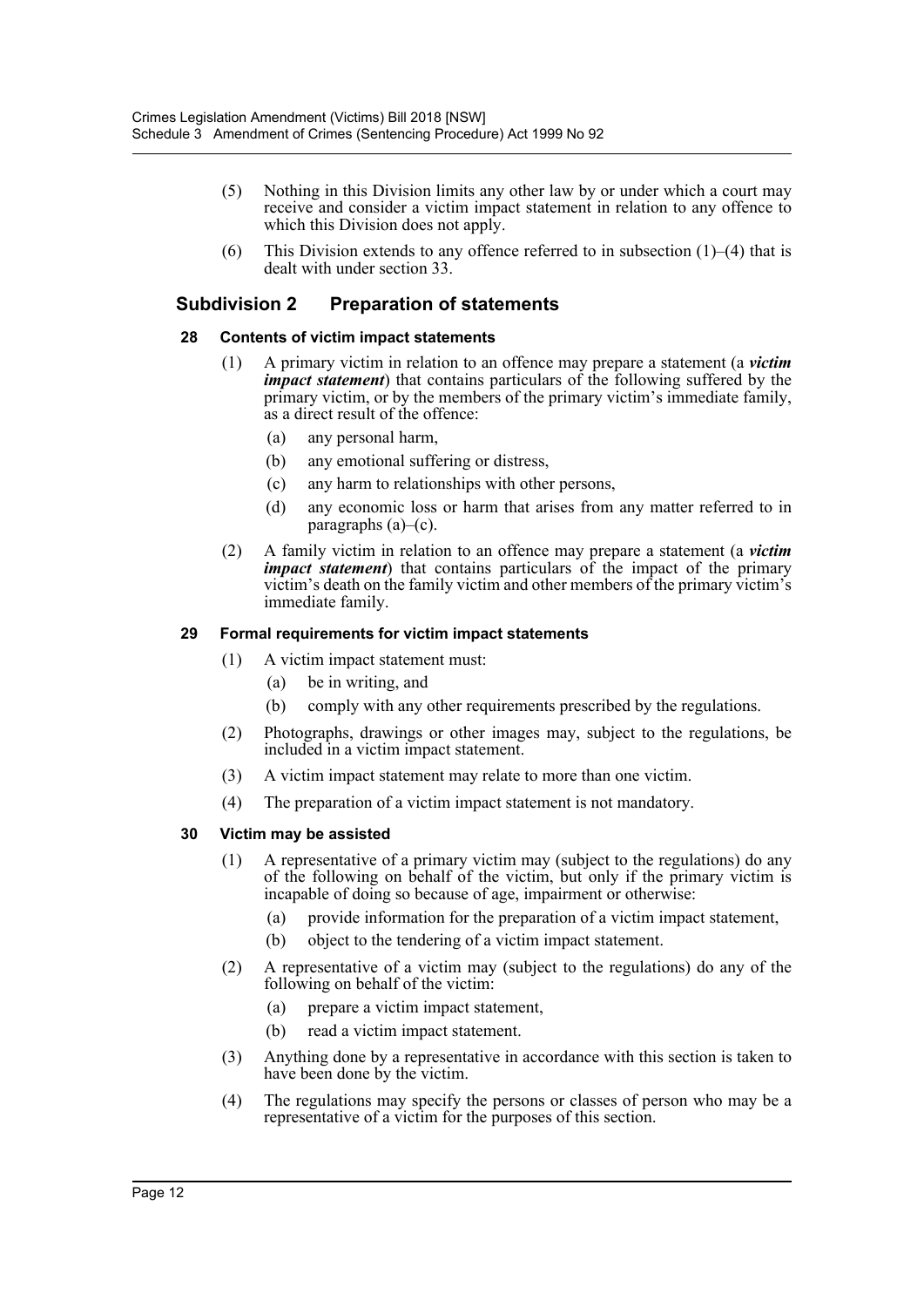(5) A representative of a victim who provides information for the preparation of a victim impact statement or prepares a victim impact statement for the victim is not precluded from providing information or preparing a victim impact statement on the representative's own behalf in relation to the same offence if otherwise eligible.

# **Subdivision 3 Consideration of statements by court**

# **30A Tendering of victim impact statements**

- (1) After it is prepared, a victim impact statement is to be provided to the prosecutor in the relevant proceedings.
- (2) A victim impact statement may be tendered to the court only by the prosecutor.

# **30B Receipt of victim impact statement by court**

- (1) A court must accept a victim impact statement tendered by a prosecutor if the statement complies with the requirements of this Division and the regulations.
- (2) A court to which a victim impact statement is tendered must acknowledge receipt of the statement.

# **30C Victim may object to tendering of victim impact statement**

- (1) A victim to whom a victim impact statement relates may object to the statement being tendered to a court.
- (2) A victim impact statement may not be received or considered by a court if any victim to whom the statement relates objects to the statement being tendered to the court.

# **30D Reading out of statement**

- (1) A victim to whom a victim impact statement relates may read out the whole or part of a victim impact statement if the statement has been tendered to the court in accordance with this Division.
- (2) The statement may be read out at any time that the court determines after the court has convicted, but before it sentences, the offender.

# **30E How court uses victim impact statements**

- (1) A court to which a victim impact statement has been tendered in relation to an offence:
	- (a) must consider the statement at any time after it convicts, but before it sentences, an offender for the offence, and
	- (b) may make any comment on the statement that the court considers appropriate.
- (2) A victim impact statement may also be considered by the Supreme Court when it determines an application under Schedule 1 for the determination of a term and a non-parole period for an existing life sentence referred to in that Schedule.
- (3) A victim impact statement of a family victim may also be taken into account by a court in connection with the determination of the punishment for the offence on the basis that the harmful impact of a primary victim's death on family victims is an aspect of harm done to the community, but only if:
	- (a) the prosecutor applies for this to occur, and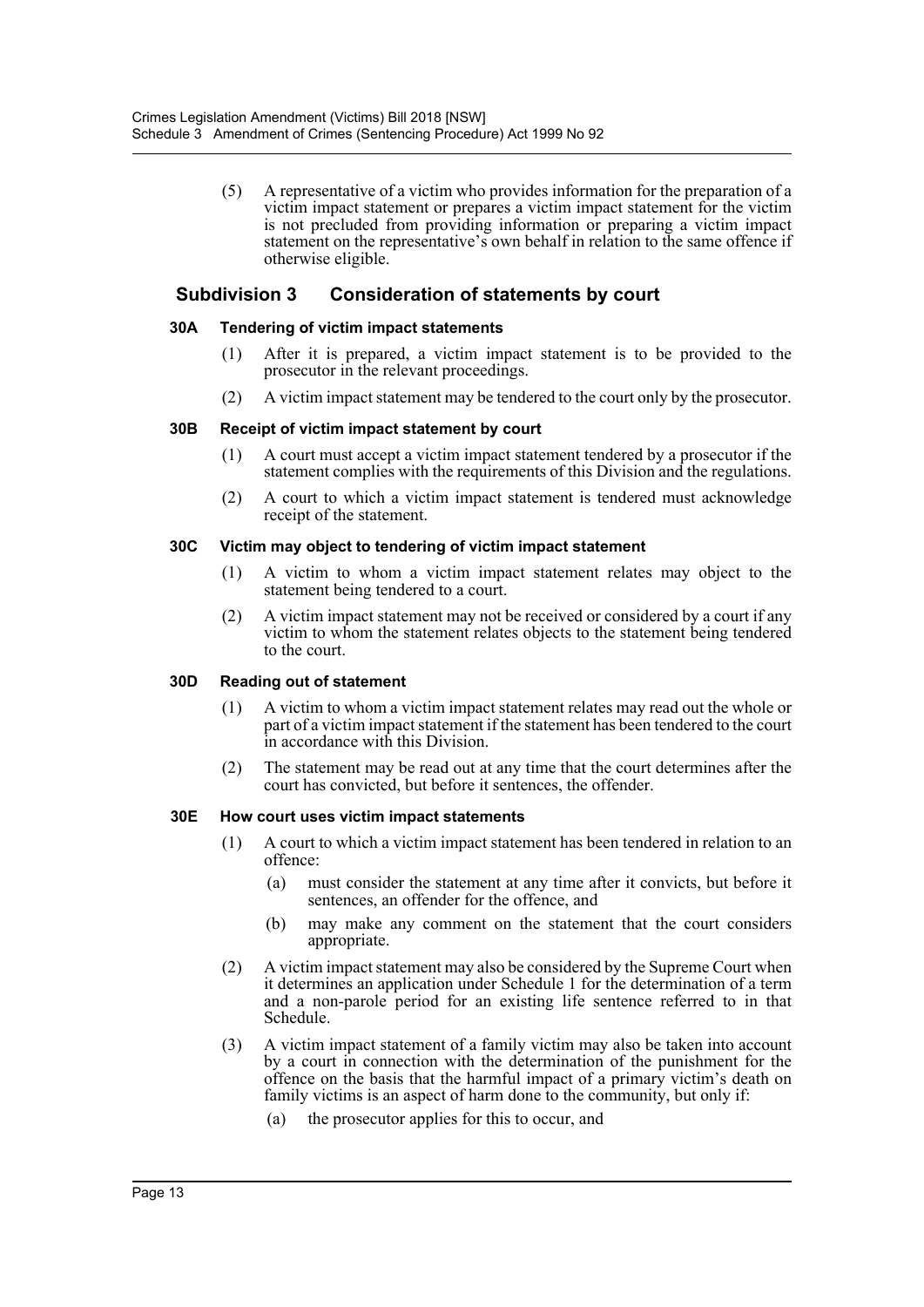- (b) the court considers it to be appropriate.
- (4) Subsection (3) does not affect the application of the law of evidence in proceedings relating to sentencing.
- (5) The absence of a victim impact statement does not give rise to any inference that an offence had little or no impact on a victim.
- (6) The absence of a victim impact statement given by a family victim does not give rise to any inference that an offence had little or no impact on the members of the primary victim's immediate family.

#### **30F Restrictions on consideration of victim impact statements not made in accordance with Division**

- (1) A court must not consider or take into account a victim impact statement unless it has been prepared by the victim to whom it relates and tendered by the prosecutor.
- (2) A court must not consider or take into account any material that is not specifically authorised by this Division to be included in a victim impact statement.

#### **30G Access to victim impact statements prior to sentencing hearing**

- (1) The prosecution may provide a copy of a victim impact statement to the offender's Australian legal practitioner (in the case of a represented offender).
- (2) An Australian legal practitioner may copy, disseminate or transmit images of a victim impact statement only to the extent that it is reasonably necessary to do so for the purposes of providing the victim impact statement to another Australian legal practitioner for legitimate purposes related to the proceedings.
- (3) The Australian legal practitioner must destroy any copies or images at the conclusion of the sentencing proceedings.
- (4) The court may provide supervised access to a victim impact statement to an offender who is not represented by an Australian legal practitioner, if resources to facilitate the access are reasonably available.
- (5) An offender must not retain, copy, disseminate or transmit images of the victim impact statement.

# **Subdivision 4 Special provisions relating to the reading of statements**

# **30H Victims are entitled to have a support person present**

- (1) The victim to whom a victim impact statement relates is entitled to have a person chosen by the victim to be present near the victim, and within the victim's sight, when the statement is read out.
- (2) The person chosen by the victim may include a parent, guardian, relative, friend or support person of the victim or a person assisting the victim in a professional capacity.
- (3) The right to have a person present applies whether the victim impact statement is read in proceedings that are being heard in open court, in closed court or in accordance with any closed-circuit television arrangements.
- (4) A victim may have more than one person present.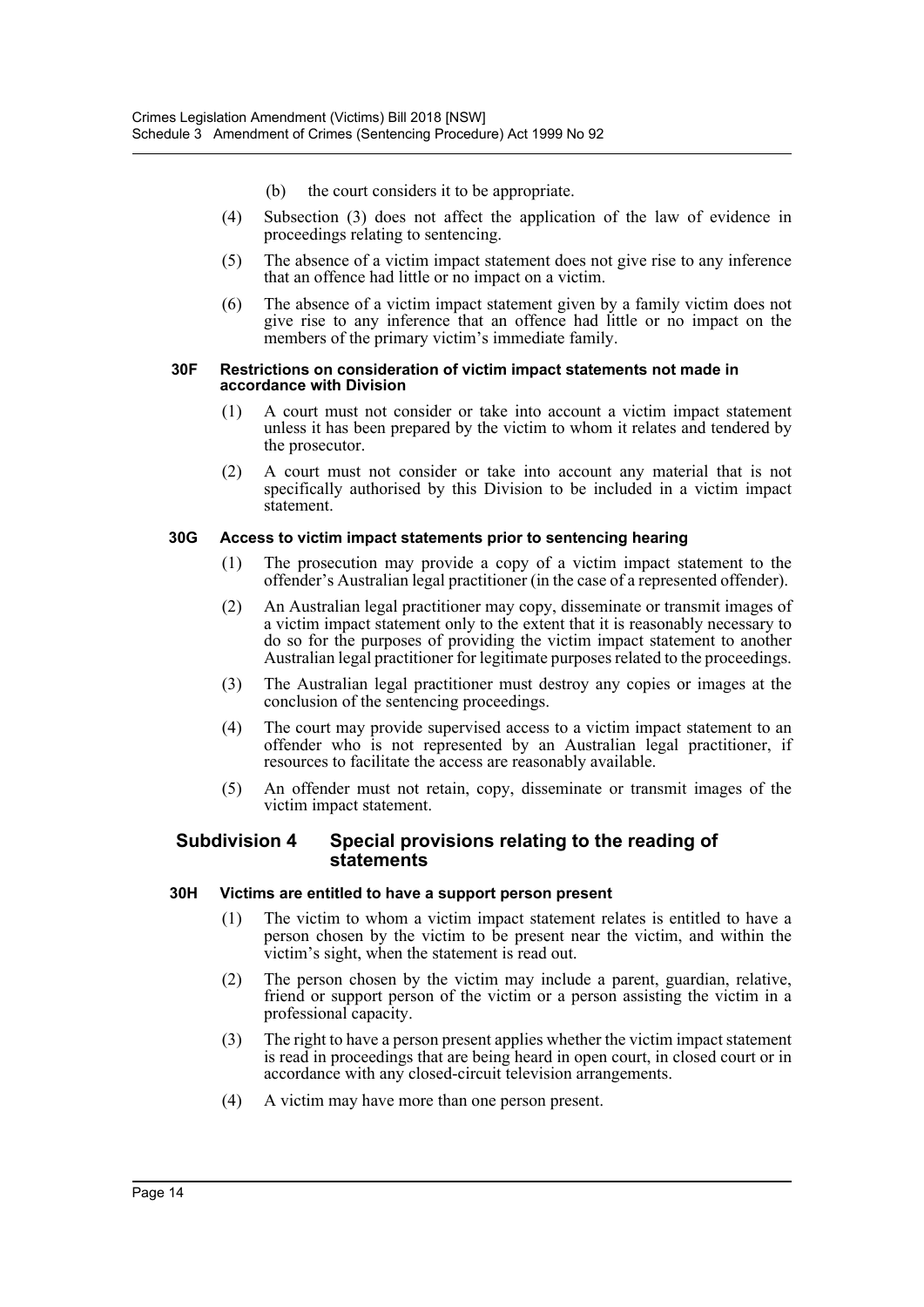#### **30I Victims who are entitled to give evidence in closed court may also read their victim impact statements in closed court**

- (1) If the proceedings are for a prescribed sexual offence, the part of the proceedings in which the victim impact statement is read out is to be held in closed court unless:
	- (a) the court directs (subject to section 30K), at the request of a party to the proceedings, that the proceedings are to be held in open court, and
	- (b) the court is satisfied that:
		- (i) special reasons in the interests of justice require the part of the proceedings to be held in open court, or
		- (ii) the victim to whom the statement relates consents to the statement being read out in open court.
- (2) The principle that proceedings for an offence should generally be open or public in nature, or that justice should be seen to be done, does not of itself constitute special reasons in the interests of justice requiring the part of the proceedings to be held in open court.

#### **30J Victims who are entitled to give evidence by CCTV may also read their victim impact statements by CCTV**

If the proceedings for the offence concerned are proceedings in which the victim to whom the victim impact statement relates is entitled to give evidence by means of closed-circuit television arrangements, the victim is also entitled to read out the victim's victim impact statement in accordance with those closed-circuit television arrangements.

#### **30K Other victims may read their victim impact statements in closed court or by CCTV with leave of court**

- (1) Any victim may request that the court give leave to the victim to read out the victim's victim impact statement in closed court or by means of closed-circuit television arrangements.
- (2) In determining whether to grant leave to the victim to read out the victim's victim impact statement in closed court, the court is to consider:
	- (a) whether it is reasonably practicable to exclude the public, and
	- (b) whether special reasons in the interests of justice require the statement to be read in open court, and
	- (c) any other matter that the court considers relevant.
- (3) The principle that proceedings for an offence should generally be open or public in nature, or that justice should be seen to be done, does not of itself constitute special reasons in the interests of justice requiring the statement to be read in open court.
- (4) In determining whether to grant leave to the victim to read out the victim's victim impact statement by means of closed-circuit television arrangements, the court is to consider:
	- (a) whether the facilities necessary to do so are available or could reasonably be made available, and
	- (b) any other matter that the court considers relevant.
- (5) This section does not apply to a victim to whom section 30I or 30J relates.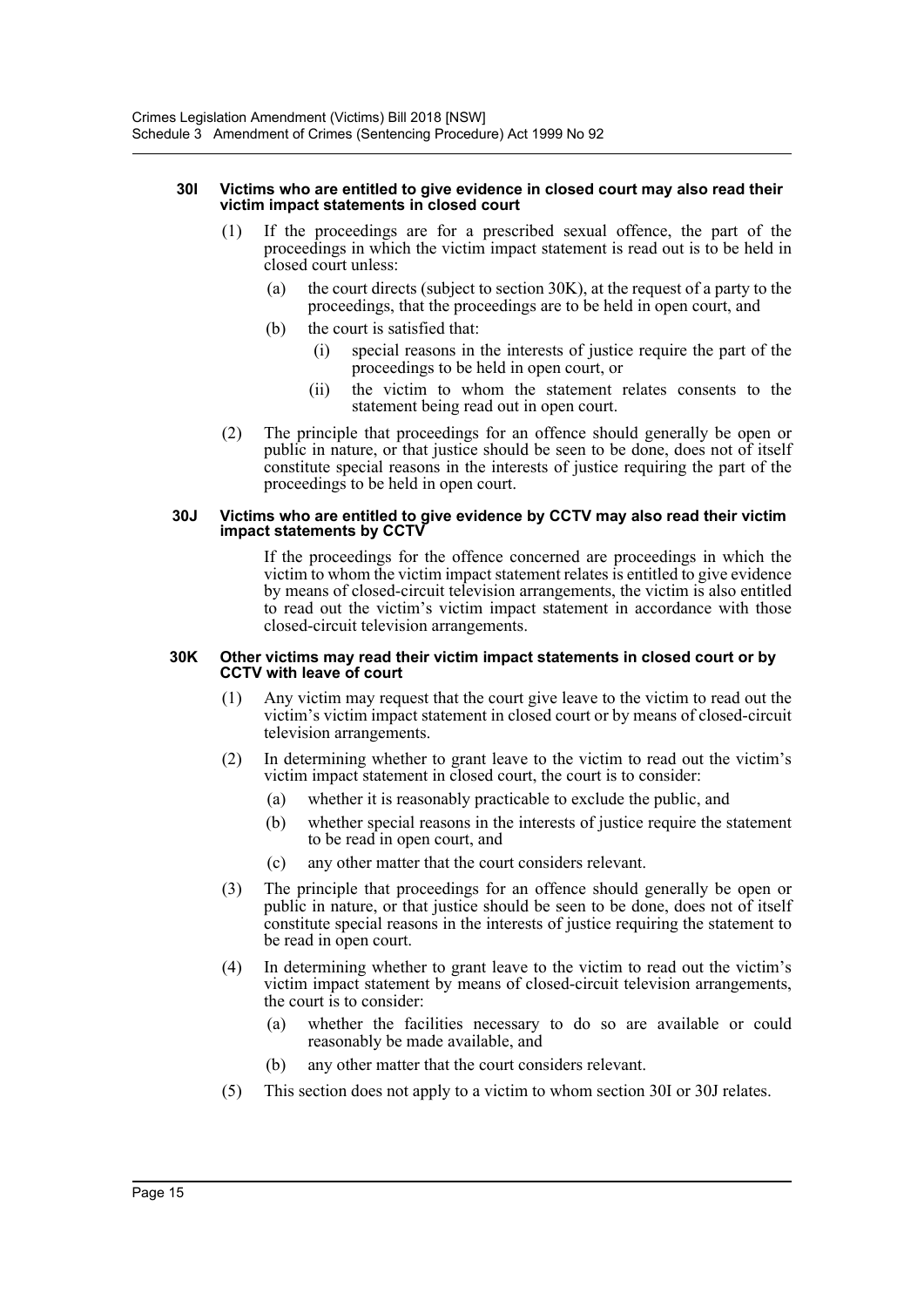# **Subdivision 5 Special provisions regarding forensic patients**

#### **30L Victim impact statements where verdict of not guilty by reason of mental illness or limited finding of guilt**

- (1) A court may accept a victim impact statement after:
	- (a) a verdict that an accused person is not guilty by reason of mental illness (whether or not following a special hearing) under the *Mental Health (Forensic Provisions) Act 1990*, or
	- (b) a verdict following a special hearing under that Act, that, on the limited evidence available, an accused person committed an offence.
- (2) A court must acknowledge receipt of the victim impact statement.
- (3) A court may consider a victim impact statement when it considers what conditions are to be imposed on the release of the accused person.
- (4) A court is not to consider a victim impact statement when determining the limiting term to be imposed on an accused person.
- (5) A court must not consider a victim impact statement under this section unless it has been prepared by the victim to whom it relates and tendered by the prosecutor.
- (6) Section 30E does not apply to a victim impact statement received by a court under this section.
- (7) For the purposes of the definitions of *family victim* and *primary victim* in this Division, an offence is taken to have been committed by an accused person referred to in subsection (1).

# **30M Submissions by designated carers and principal care providers**

- (1) A court may seek a submission by the designated carer or principal care provider of an accused person after:
	- (a) a verdict of not guilty by reason of mental illness (whether or not following a special hearing) under the *Mental Health (Forensic Provisions) Act 1990*, or
	- (b) a verdict following a special hearing under that Act, that, on the limited evidence available, the accused person committed an offence.
- (2) The regulations may make provision for or with respect to submissions under this section.
- (3) In this section, *designated carer* and *principal care provider* have the same meanings as in the *Mental Health Act 2007*.

#### **30N Victim impact statements in mental health and cognitive impairment forensic proceedings**

- (1) A victim may request that a court not disclose the whole or part of a victim impact statement received by the court under section 30L to the accused person or that the statement not be read out to the court.
- (2) The court is to agree to a request of a victim not to disclose the whole or part of a victim impact statement to the accused person or that a statement not be read out to the court unless the court considers that it is not in the interests of justice to agree to the request.

**Note.** Among other things that may be considered by the court is the question of procedural fairness to the accused person.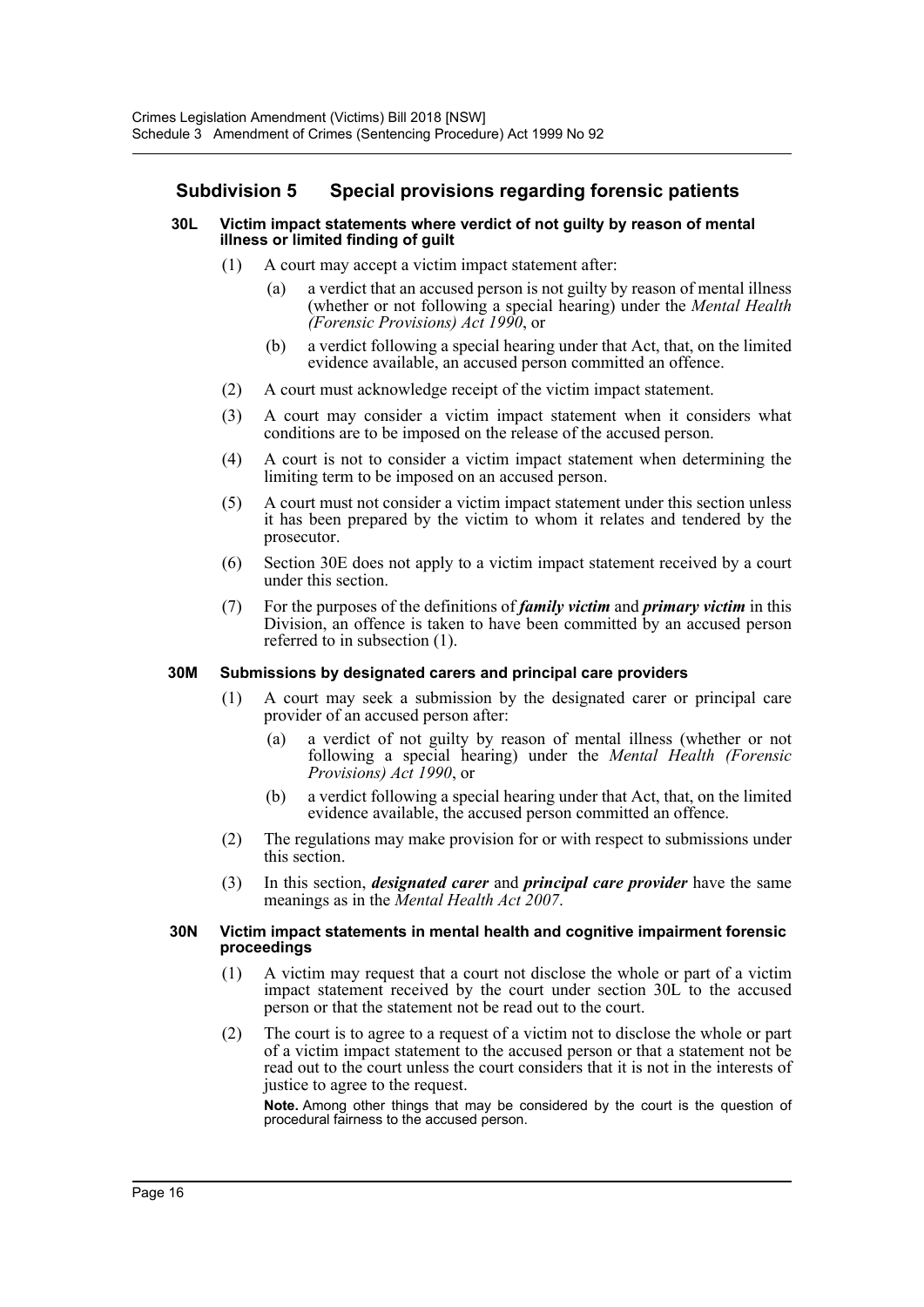- (3) This section does not prevent the court from disclosing the whole or part of a victim impact statement to an Australian legal practitioner representing the accused person, on the condition that the statement is not to be disclosed to any other person, if the court is satisfied that it is in the interests of justice to do so.
- (4) The court is required to give a copy of the victim impact statement to the Mental Health Review Tribunal constituted by the *Mental Health Act 2007*, in accordance with the regulations, as soon as practicable after the court makes a decision that results in the accused person becoming a forensic patient within the meaning of that Act.
- (5) The regulations may make provision for or with respect to the requirements and procedures for victim impact statements in proceedings under the *Mental Health (Forensic Provisions) Act 1990*.

# **[2] Schedule 2 Savings, transitional and other provisions**

Insert at the end of the Schedule, with appropriate Part and clause numbering:

# **Part Provision consequent on enactment of Crimes Legislation Amendment (Victims) Act 2018**

# **Application of amendments**

Each of the following provisions as substituted by the *Crimes Legislation Amendment (Victims) Act 2018* applies only to proceedings that are commenced after the relevant substitution:

- (a) Division 2 of Part 3 of this Act,
- (b) Division 2 of Part 2 of the *Crimes (Sentencing Procedure) Regulation 2017*.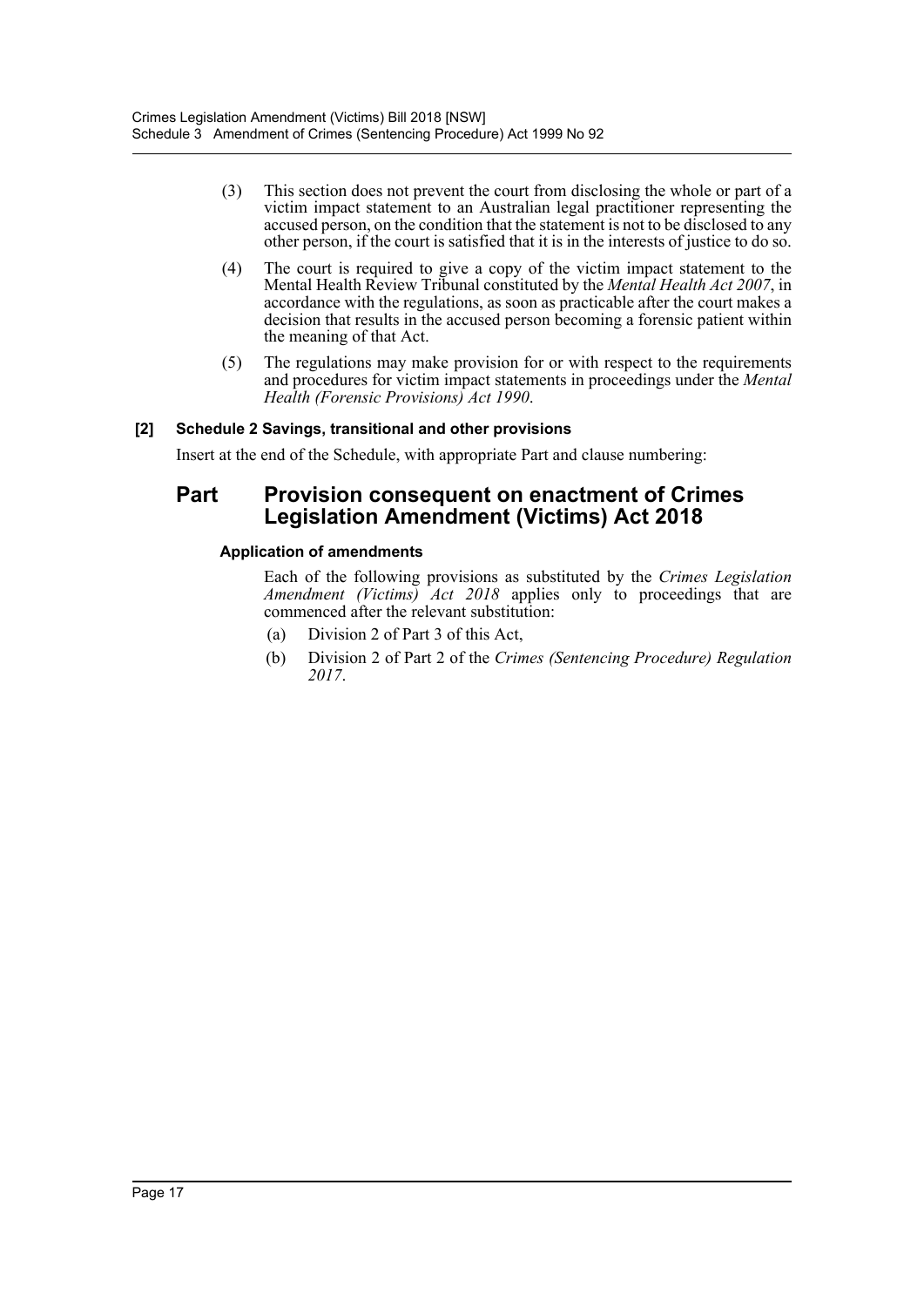# <span id="page-18-0"></span>**Schedule 4 Amendment of Crimes (Sentencing Procedure) Regulation 2017**

# **Part 2, Division 2**

Omit the Division. Insert instead:

# **Division 2 Victim impact statements**

# **9 Persons who may assist victim**

- (1) For the purposes of section 30 (4) of the Act, a person who may be a representative of a victim for the purposes of providing information for inclusion in a victim impact statement or objecting to the tendering of a victim impact statement are as follows:
	- (a) a person having parental responsibility for the victim,
	- (b) a member of the victim's immediate family,
	- (c) the victim's carer,
	- (d) a person who is important in the victim's life or any other person chosen by the victim.
- (2) For the purposes of section 30 (4) of the Act, and without limiting the ability of a victim to designate any person as a representative to prepare a victim impact statement, a person who may be a representative of a victim for preparing a victim impact statement is a qualified person designated by:
	- (a) the victim or victims to whom the statement relates, or
	- (b) a representative referred to in subclause (1) who is providing information for inclusion in a victim impact statement, or
	- (c) the prosecutor in the proceedings to which the statement relates.
- (3) For the purposes of section 30 (4) of the Act, a person who may be a representative of a victim for the purposes of reading a victim impact statement is:
	- (a) a person designated by the victim or victims to whom the statement relates, or
	- (b) if a representative referred to in subclause (1) is providing information for inclusion in a victim impact statement, a person (including the representative) designated by the representative.
- (4) In this clause, *qualified person* means:
	- (a) a counsellor who is approved under section 31 of the *Victims Rights and Support Act 2013*, or
	- (b) any other person who is qualified by training, study or experience to provide the particulars required for inclusion in a victim impact statement.

# **10 Form of victim impact statements**

A victim impact statement:

- (a) must be legible and may be either typed or hand-written, and
- (b) must be on A4 size paper, and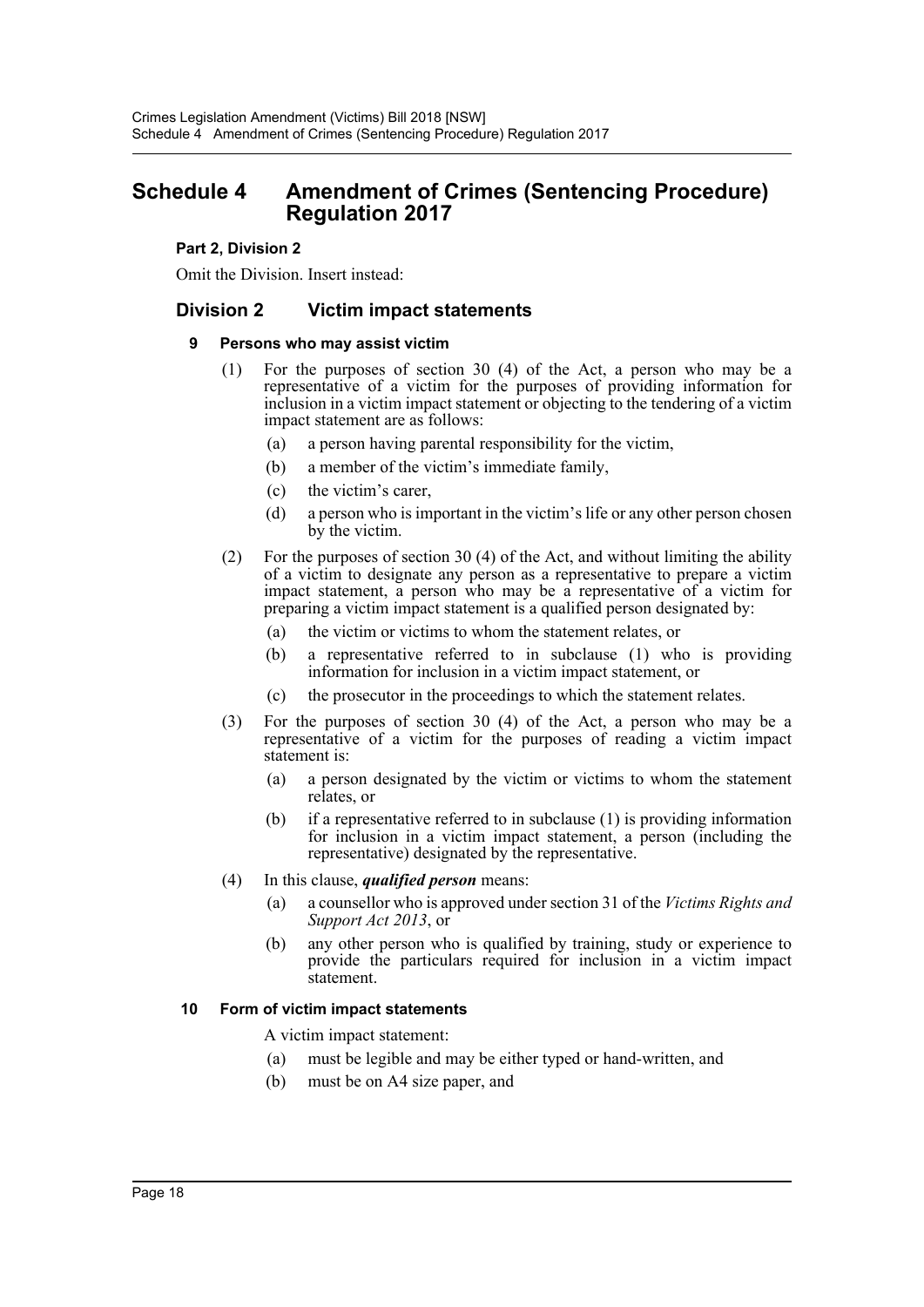(c) must be no longer than 20 pages in length including medical reports or other annexures (except with the leave of the court).

**Note.** Victims Services provides information about victim impact statements, including the suggested form of a victim impact statement, on its website at www.victimsservices.justice.nsw.gov.au.

# **11 Content of victim impact statements**

- (1) A victim impact statement must identify the victim or victims to whom it relates.
- (2) The statement must include the full name of the person who prepared the statement.
- (3) If the person who prepared the statement is not a victim to whom it relates (or a representative referred to in clause 9 (1) who is providing information for inclusion in a victim impact statement):
	- (a) the statement must indicate that the victim or victims do not object to the statement being tendered to the court, and
	- (b) the victim or victims (or the victim's representative) must sign the statement to verify that they do not object.
- (4) If a victim to whom the statement relates is a family victim, the statement must identify the primary victim and state the nature and (unless a relative by blood or marriage) the duration of that victim's relationship with the primary victim.
- (5) If a victim's representative acts on behalf of a primary victim for the purpose of providing information for inclusion in the victim impact statement, the statement must indicate the name of that person and the nature and (unless a relative by blood or marriage) the duration of that person's relationship with the primary victim.
- (6) A victim impact statement must not contain:
	- (a) anything that is offensive, threatening, intimidating or harassing, or
	- (b) any suggestion or views about the sentence to be imposed, or the matters that the sentencing court should take into account, or
	- (c) anything else that is not referred to in section 28 of the Act or that is otherwise not contemplated by the Act to be included in the statement.

# **12 Tendering of victim impact statements**

Only one victim impact statement may be tendered in respect of:

- (a) the primary victim, or
- (b) if the primary victim has died as a result of the offence—each family victim.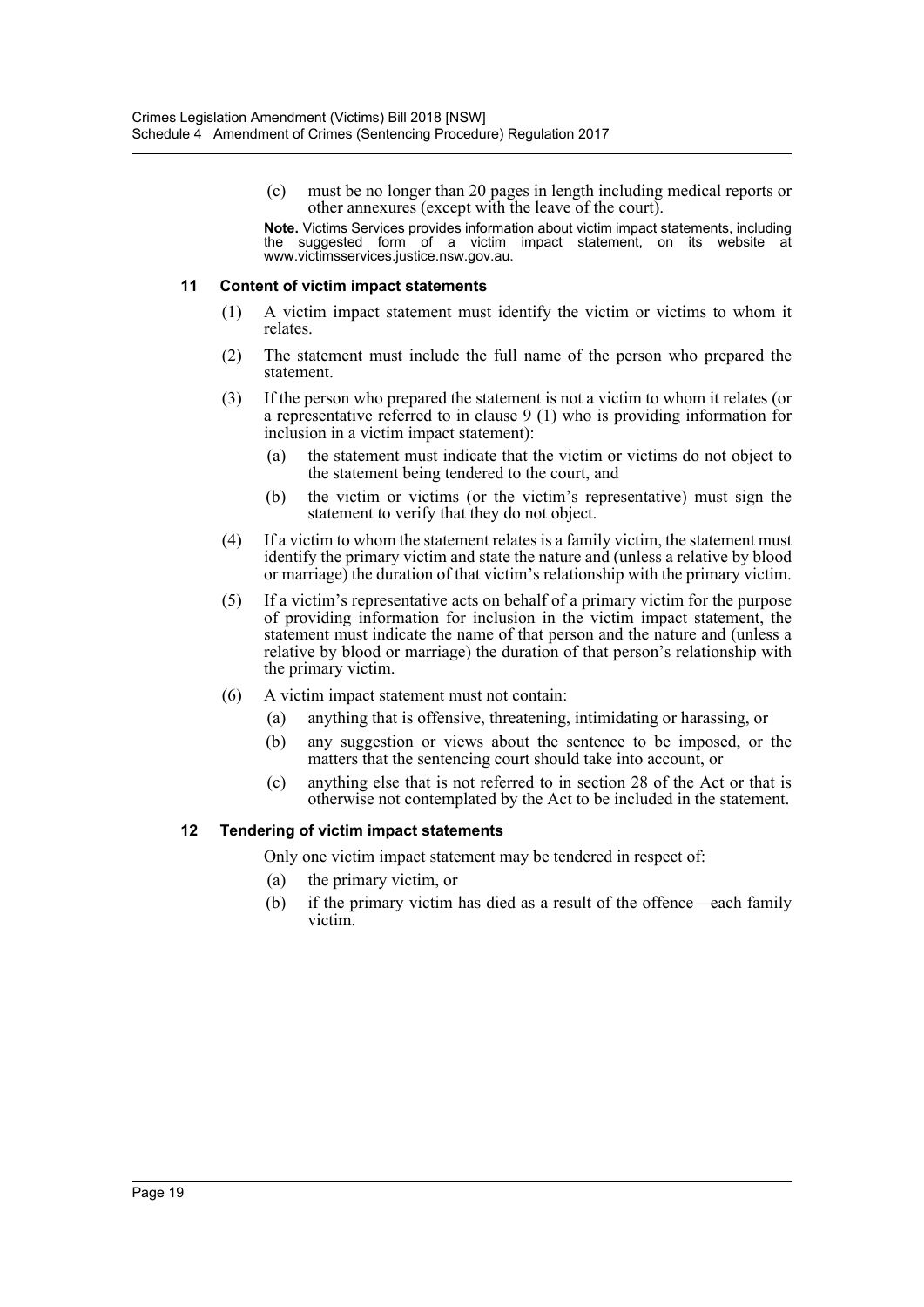# <span id="page-20-0"></span>**Schedule 5 Amendment of Criminal Procedure Act 1986 No 209**

# **[1] Section 3 Definitions**

Insert in alphabetical order in section 3 (1):

*female genital mutilation offence* means any of the following:

- (a) an offence under section 45 or 45A of the *Crimes Act 1900,*
- (b) an offence (including an offence under section 86 of the *Crimes Act 1900*) that includes the commission of, or an intention to commit, an offence under section 45 or 45A of the *Crimes Act 1900,*
- (c) an offence of attempting, or of conspiracy or incitement, to commit an offence referred to in paragraph (a) or (b).

*sexual offence witness* has the same meaning as in section 294D.

# **[2] Section 83 Witnesses who cannot be directed to attend**

Insert at the end of paragraph (c) of the definition of *child sexual assault offence* in section 83 (3):

, or

(d) an offence under any law of the Commonwealth that corresponds to an offence referred to in paragraph (a), (b) or (c) and that is prescribed by the regulations.

# **[3] Section 83 (3), definition of "complainant"**

Insert at the end of paragraph (c):

, and

(d) in relation to an offence under any law of the Commonwealth that corresponds to an offence referred to in paragraph (a), (b) or (c) and that is prescribed by the regulations—the person referred to in the relevant paragraph.

#### **[4] Section 84 Victim witnesses, sexual offence witnesses and vulnerable witnesses generally not to be directed to attend**

Insert after section 84 (1):

- (1A) In committal proceedings for an offence involving violence, a direction may not be given so as to direct a vulnerable person whose evidence is referred to in the brief of evidence to give evidence orally unless:
	- (a) the Magistrate is satisfied that there are special reasons why the vulnerable person should, in the interests of justice, attend to give evidence, or
	- (b) the prosecutor consents.
- (1B) In committal proceedings for a prescribed sexual offence, a direction may not be given so as to direct the attendance of a sexual offence witness (even if the parties to the proceedings consent to the attendance) unless the Magistrate is satisfied that there are special reasons why the sexual offence witness should, in the interests of justice, attend to give evidence.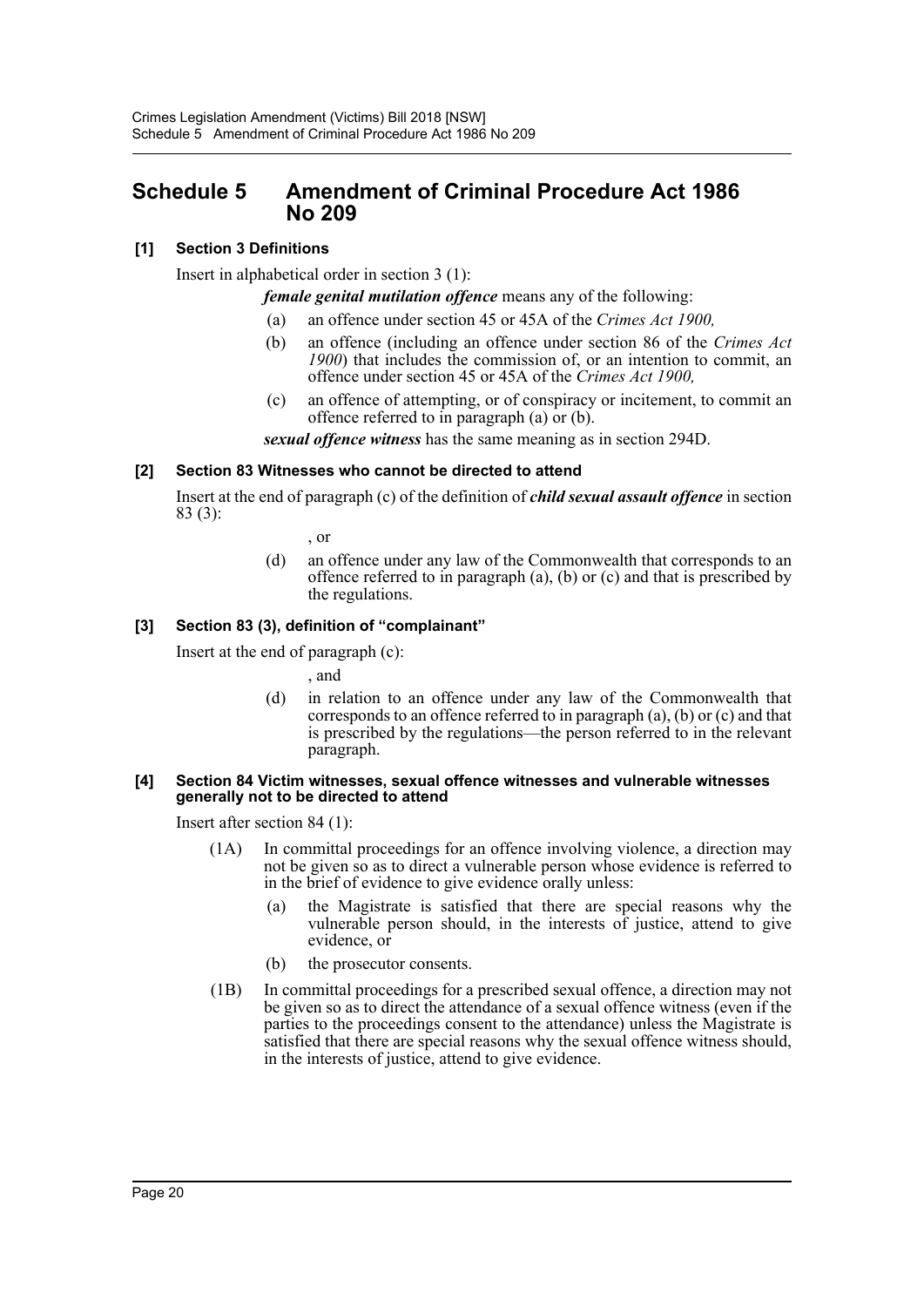# **[5] Section 84 (3) (h1)**

Insert after section 84 (3) (h):

(h1) an offence under any law of the Commonwealth that corresponds to an offence referred to in paragraph  $(a)$ – $(h)$  and that is prescribed by the regulations,

# **[6] Section 84 (5)**

Insert after section 84 (4):

(5) Despite section 85 (4), the Magistrate must not allow a person who is an alleged victim of an offence involving violence to be cross-examined in respect of matters that were not the basis of the reasons for giving the direction, unless the Magistrate is satisfied that there are special reasons why, in the interests of justice, the person should be cross-examined in respect of those matters.

# **[7] Section 279A**

Insert after section 279:

# **279A Admission of evidence of complainant from related proceedings**

- (1) This section applies if a complainant in proceedings for a prescribed sexual offence (the *earlier proceedings*) is the complainant in later criminal proceedings (the *current proceedings*) and the offence in both proceedings is alleged to have been committed by the same accused person against the complainant in related circumstances.
- (2) A prosecutor may tender as evidence in current proceedings a record of the evidence of a complainant given in the earlier proceedings (the *original evidence*).
- (3) The original evidence of the complainant means all evidence given by the complainant in the earlier proceedings, including the evidence given by the complainant on examination in chief in the earlier proceedings and any further evidence given on cross-examination or re-examination in those proceedings.
- (4) Despite anything to the contrary in the *Evidence Act 1995*, or any other Act or law, a record of the original evidence of the complainant is admissible in the current proceedings if:
	- (a) the prosecutor gives written notice to the accused person, in accordance with the regulations, of the prosecutor's intention to tender the record under this section, and
	- (b) the prosecutor gives written notice to the court of the prosecutor's intention to tender the record under this section, and
	- (c) the notices referred to in paragraphs (a) and (b) are given no less than 21 days before the court commences hearing the current proceedings or within such other period as the court may allow.
- (5) If a record of original evidence is admitted in current proceedings under this section, the complainant is not compellable to give further evidence about the same matters in the current proceedings unless the court is satisfied that it is necessary for the complainant to give further evidence:
	- (a) to clarify any matters relating to the original evidence of the complainant, or
	- (b) to canvass information or material that has become available since the original evidence was given, or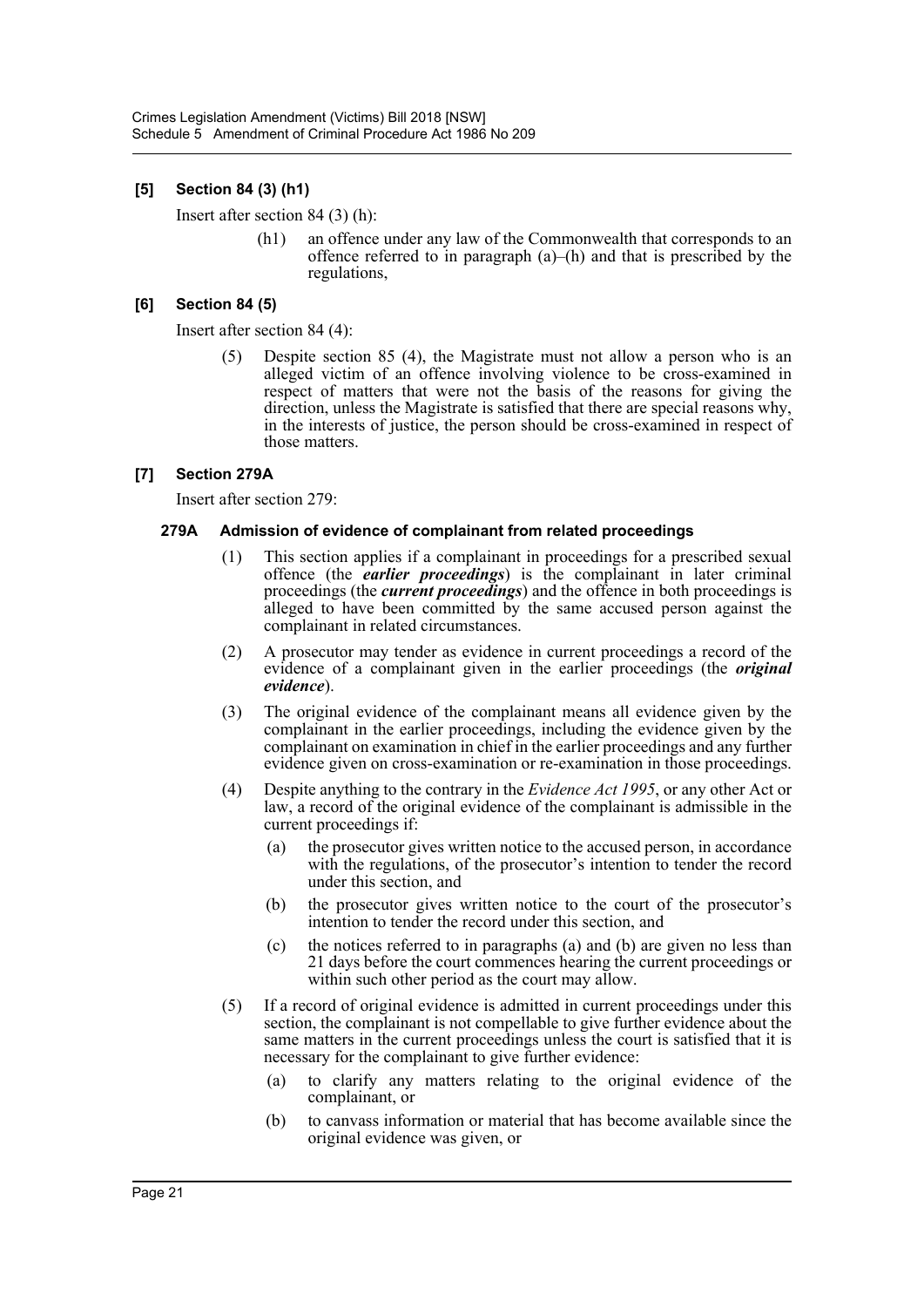- (c) in the interests of justice.
- (6) The court is to ensure that the complainant is questioned by any party to the current proceedings only in relation to matters that are relevant to the matters mentioned in subsection (5).
- (7) Subject to subsection (6), if a complainant gives any further evidence under this section, the complainant is compellable (for the prosecution or the accused person) to give evidence.
- (8) The court hearing the current proceedings may decline to admit a record of original evidence of the complainant if, in the court's opinion, the accused person would be unfairly disadvantaged by the admission of the evidence, having regard to the following:
	- (a) the completeness of the original evidence, including whether the complainant has been cross-examined on the evidence,
	- (b) the effect of editing any inadmissible evidence from the original evidence,
	- (c) the availability or willingness of the complainant to attend to give further evidence and to clarify any matters relating to the original evidence,
	- (d) the interests of justice,
	- (e) any other matter the court thinks relevant.
- (9) If the court allows a record of the original evidence of the complainant to be admitted, the court may give directions requiring the record to be altered or edited for the purpose of removing any statements that would not be admissible if the original evidence of the complainant had been given orally before the court hearing the current proceedings in accordance with the usual rules and practice of the court.
- (10) The hearsay rule (within the meaning of the *Evidence Act 1995*) does not prevent the admission of a record of the original evidence of the complainant under this section or the use of that record to prove the existence of a fact that the complainant intended to assert by a representation made in the original evidence.
- (11) Sections 306E–306G (including any regulations made for the purposes of those sections) apply for the purposes of this section with such modifications as are necessary.
- (12) In this section:

*prescribed sexual offence* includes a female genital mutilation offence.

# **[8] Section 283A Application of Part**

Insert "and to statements provided under Division 3AA of Part 3 of that Act" after "that Act)" in the note to section 283A (1).

# **[9] Section 290A Definitions**

Insert in alphabetical order in section 290A (1):

*prescribed sexual offence* includes a female genital mutilation offence.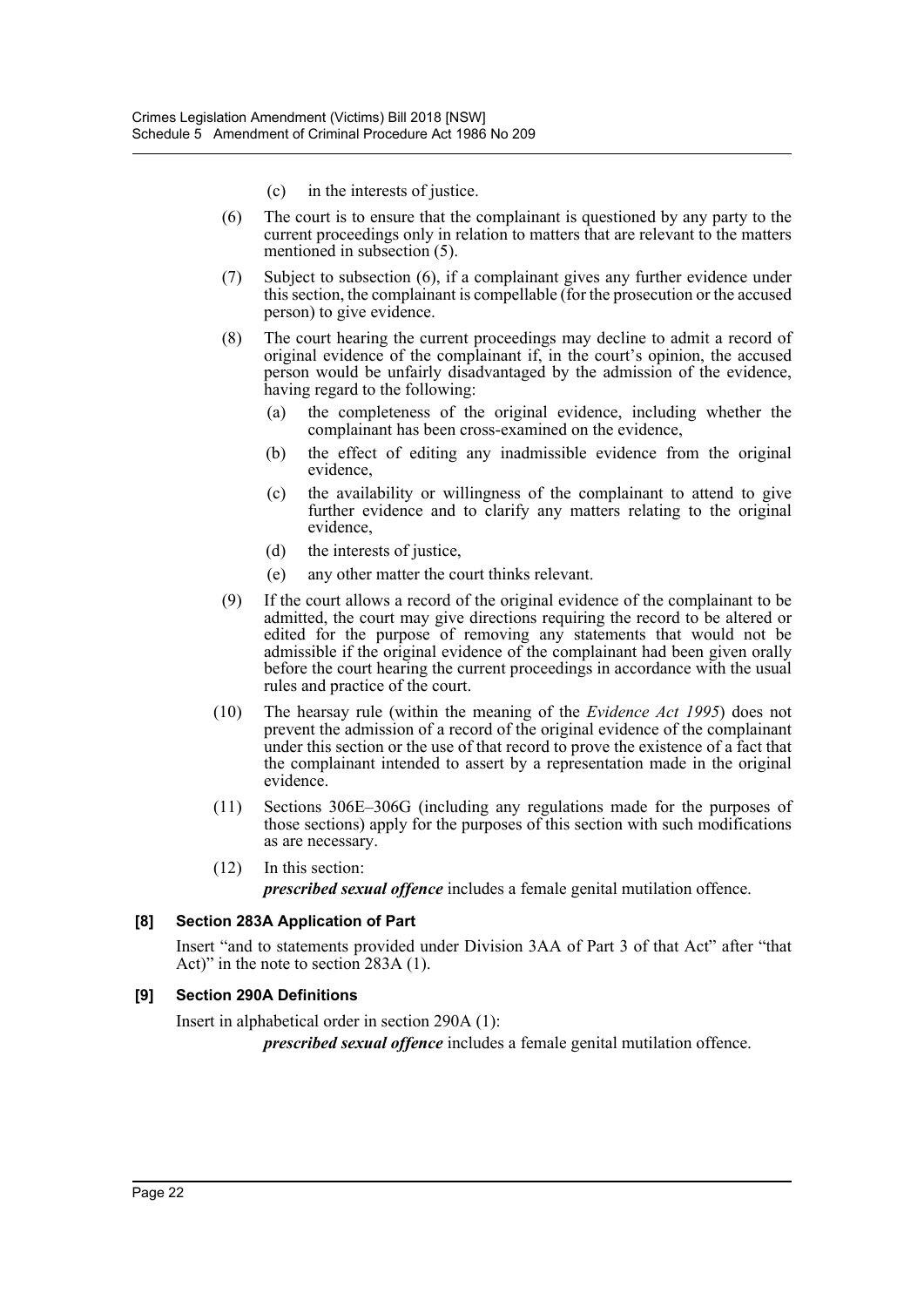#### **[10] Section 294C Complainant entitled to have support person or persons present when giving evidence**

Omit "does not apply" from section 294C (7).

Insert instead "operates in addition to this section".

# **[11] Section 294CA**

Insert after section 294C:

#### **294CA Admission of evidence of sexual offence witness given as complainant in earlier proceedings**

- (1) This section applies if a person who was a complainant in proceedings for a prescribed sexual offence (the *earlier proceedings*) is called as a sexual offence witness in later proceedings for a prescribed sexual offence (the *current proceedings*).
- (2) A prosecutor may tender as evidence in current proceedings a record of the evidence of the person given in the earlier proceedings (the *original evidence*).
- (3) The original evidence of the person means all evidence given by the person in the earlier proceedings, including the evidence given by the person on examination in chief in the earlier proceedings and any further evidence given on cross-examination or re-examination in those proceedings.
- (4) Despite anything to the contrary in the *Evidence Act 1995*, or any other Act or law, a record of the original evidence of the person is admissible in the current proceedings if:
	- (a) the prosecutor gives written notice to the accused person, in accordance with the regulations, of the prosecutor's intention to tender the record under this section, and
	- (b) the prosecutor gives written notice to the court of the prosecutor's intention to tender the record under this section, and
	- (c) the notices referred to in paragraphs (a) and (b) are given no less than 21 days before the court commences hearing the current proceedings or within such other period as the court may allow.
- (5) If a record of original evidence is admitted in current proceedings under this section, the person is not compellable to give further evidence about the same matters in the current proceedings unless the court is satisfied that it is necessary for the person to give further evidence:
	- (a) to clarify any matters relating to the original evidence of the person, or
	- (b) to canvass information or material that has become available since the original evidence was given, or
	- (c) in the interests of justice.
- (6) The court is to ensure that the person is questioned by any party to the current proceedings only in relation to matters that are relevant to the matters mentioned in subsection (5).
- (7) Subject to subsection (6), if a person gives any further evidence under this section, the person is compellable (for the prosecution or the accused person) to give evidence.
- (8) The court hearing the current proceedings may decline to admit a record of original evidence of a person if, in the court's opinion, the accused person would be unfairly disadvantaged by the admission of the evidence, having regard to the following: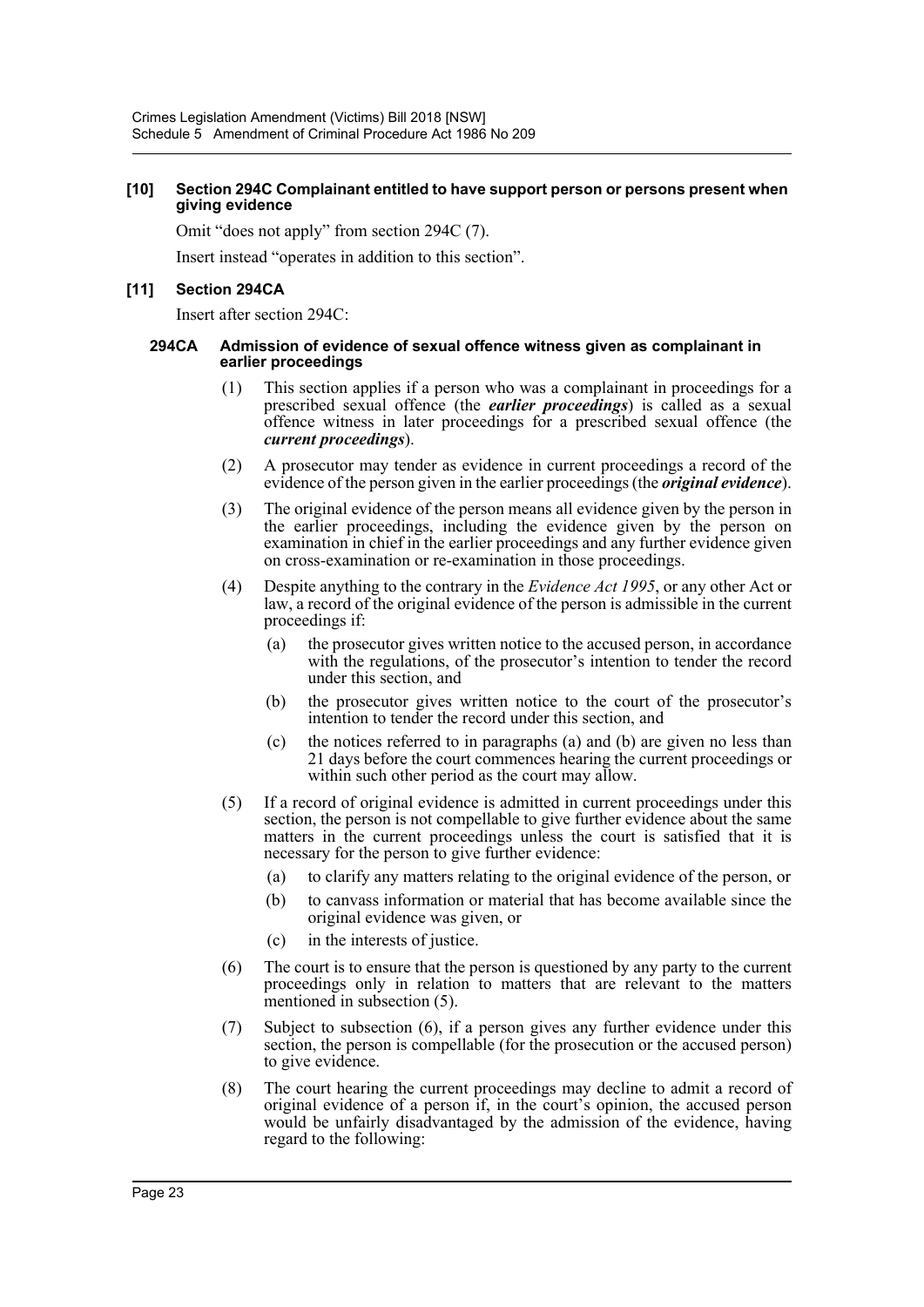- (a) the completeness of the original evidence, including whether the person has been cross-examined on the evidence,
- (b) the effect of editing any inadmissible evidence from the original evidence,
- (c) the availability or willingness of the person to attend to give further evidence and to clarify any matters relating to the original evidence,
- (d) the interests of justice,
- (e) any other matter the court thinks relevant.
- (9) If the court allows a record of the original evidence of the person to be admitted, the court may give directions requiring the record to be altered or edited for the purpose of removing any statements that would not be admissible if the original evidence of the person had been given orally before the court hearing the current proceedings in accordance with the usual rules and practice of the court.
- (10) The hearsay rule (within the meaning of the *Evidence Act 1995*) does not prevent the admission of a record of the original evidence of the person under this section or the use of that record to prove the existence of a fact that the person intended to assert by a representation made in the original evidence.
- (11) Sections 306E–306G (including any regulations made for the purposes of those sections) apply for the purposes of this section with such modifications as are necessary.

# **[12] Section 306A Definitions**

Omit the definition of *original evidence*.

Insert in alphabetical order:

*original evidence* of the complainant or of any special witness has the meaning given by section 306B.

*prescribed sexual offence* includes a female genital mutilation offence.

*special witness* means any of the following witnesses in relation to the offence concerned:

- (a) a sexual offence witness,
- (b) a witness who is a cognitively impaired person,
- (c) a witness who is under the age of 18 years.

# **[13] Sections 306B (1)–(7), 306C, 306D (1), 306F (1), 306I (1)–(4) and (7) and 306K (1)**

Insert "or a special witness" after "of the complainant" wherever occurring.

# **[14] Sections 306B (2) and 306I (2)**

Insert "or special witness" after "by the complainant" wherever occurring.

# **[15] Sections 306B (4) and 306I (4)**

Insert "or special witness" after "that the complainant" wherever occurring.

# **[16] Section 306B (5A)–(5D)**

Insert after section 306B (5):

(5A) If a record of original evidence of a special witness is admitted in new trial proceedings under this section, the special witness is not compellable to give further evidence about the same matters in the new trial proceeding unless the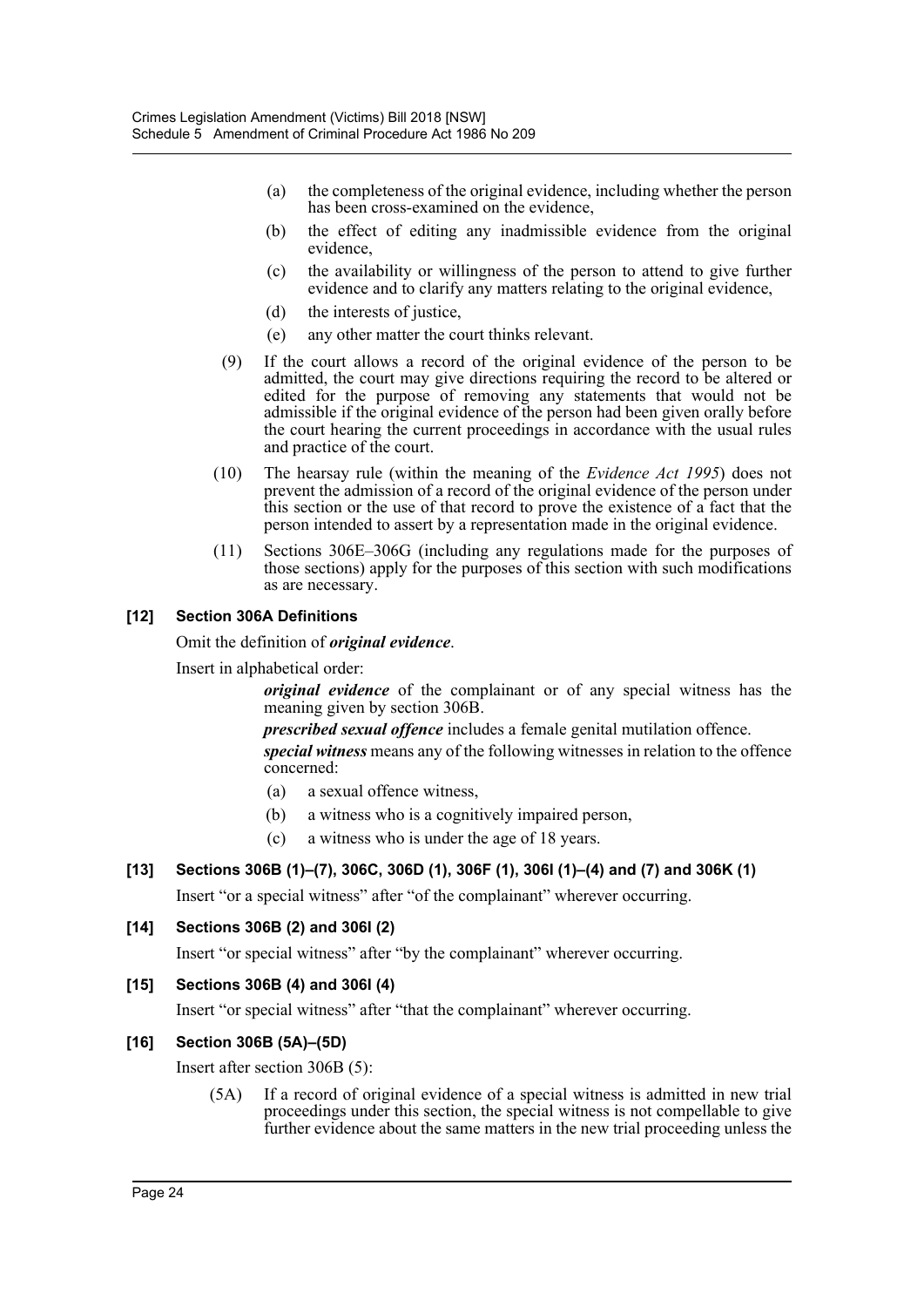court is satisfied that it is necessary for the special witness to give further evidence:

- (a) to clarify any matters relating to the original evidence of the special witness, or
- (b) to canvass information or material that has become available since the original evidence was given, or
- (c) in the interests of justice.
- (5B) The court is to ensure that the special witness is questioned by any party to the new trial proceedings only in relation to matters that are relevant to the matters mentioned in subsection (5A).
- (5C) Subject to subsection (5B), if a special witness gives any further evidence under this section, the special witness is compellable (for the prosecution or the accused person) to give evidence.
- (5D) The court hearing the new trial proceedings may decline to admit a record of the original evidence of a special witness if, in the court's opinion, the accused person would be unfairly disadvantaged by the admission of the record, having regard to the following:
	- (a) the completeness of the original evidence, including whether the special witness has been cross-examined on the evidence,
	- (b) the effect of editing any inadmissible evidence from the original evidence,
	- (c) the availability or willingness of the special witness to attend to give further evidence and to clarify any matters relating to the original evidence,
	- (d) the interests of justice,
	- (e) any other matter the court thinks relevant.

# **[17] Sections 306C, 306D (1), 306J (1) and 306K (1)**

Insert "or special witness" after ", the complainant" wherever occurring.

# **[18] Sections 306D (1) and 306K (1)**

Insert "or special witness" after "if the complainant" wherever occurring.

**[19] Sections 306D (2)–(4), 306E (2)–(4), 306I (5) (a) and (c), 306J (1) (a), (3) and (4) and 306K (2) (a), (3) and (4)**

Insert "or special witness" after "complainant" wherever occurring.

# **[20] Sections 306E (1), 306I (5) and (6) and 306J (1)**

Insert "or a special witness" after "of the complainant" wherever firstly occurring.

# **[21] Sections 306E (1) and 306I (6)**

Insert "or special witness" after "of the complainant" wherever secondly occurring.

# **[22] Section 306G (1)**

Insert "or a special witness" after "of a complainant".

# **[23] Section 306G (1)**

Insert "or special witness" after "of the complainant" wherever occurring.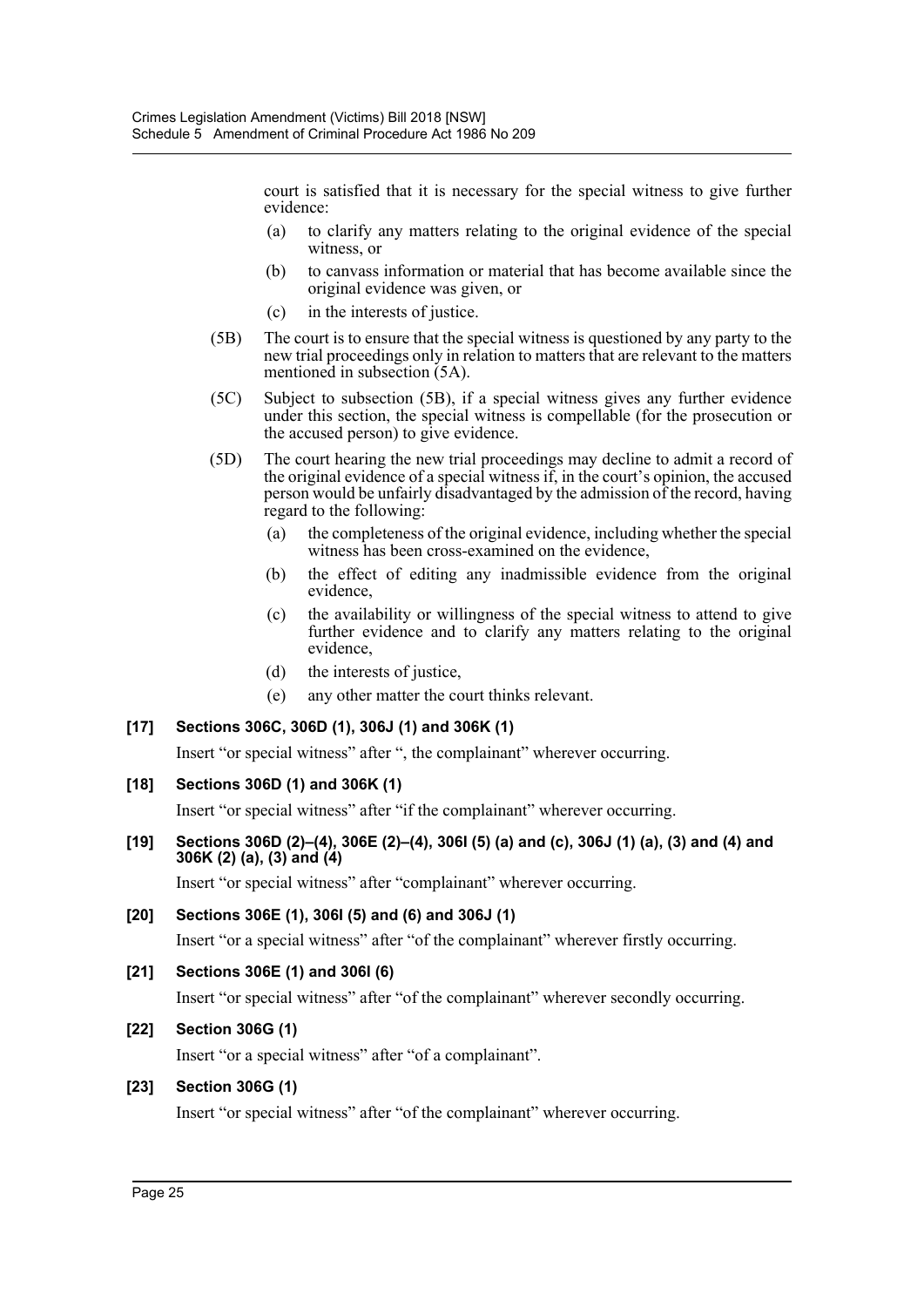# **[24] Section 306H Definitions**

Omit the definition of *original evidence*. Insert in alphabetical order:

*original evidence* of the complainant or a special witness has the meaning given by section 306I.

*prescribed sexual offence* includes a female genital mutilation offence. *special witness* has the same meaning as in section 306A.

# **[25] Sections 306J (1) and 306K (2)**

Insert "or special witness" after "for the complainant" wherever occurring.

# **[26] Section 306K (2)**

Insert "or special witness" after "to the complainant".

#### **[27] Section 306ZK Vulnerable persons have a right to presence of a support person while giving evidence**

Insert after section 306ZK (3):

(3A) An accused person is not entitled to object to the suitability of the person or persons chosen by a vulnerable person to be with the vulnerable person when giving evidence, and the court is not to disallow the vulnerable person's choice of person or persons on its own motion, unless the vulnerable person's choice is likely to prejudice the accused person's right to a fair hearing (for example, because the person chosen by the vulnerable person is a witness or potential witness in the proceedings).

# **[28] Section 306ZK (7)**

Insert after section 306ZK (6):

(7) In this section (and despite section 306P):

*vulnerable person* includes, in respect of proceedings referred to in subsection  $(1)$  (a) or (c), a person who is 16 years of age or over but under the age of 18 years.

**[29] Section 306ZK, note**

Omit the note.

**[30] Chapter 6, Part 7**

Insert after Part 6:

# **Part 7 Miscellaneous**

#### **306ZQ Complainants in domestic violence offence proceedings have a right to presence of a support person while giving evidence**

- (1) A complainant who gives evidence in proceedings in respect of a domestic violence offence is entitled to choose a person whom the complainant would like to have present near him or her when giving evidence.
- (2) Without limiting a complainant's right to choose such a person, that person:
	- (a) may be a parent, guardian, relative, friend or support person of the complainant, and
	- (b) may be with the complainant as an interpreter, for the purpose of assisting the complainant with any difficulty in giving evidence